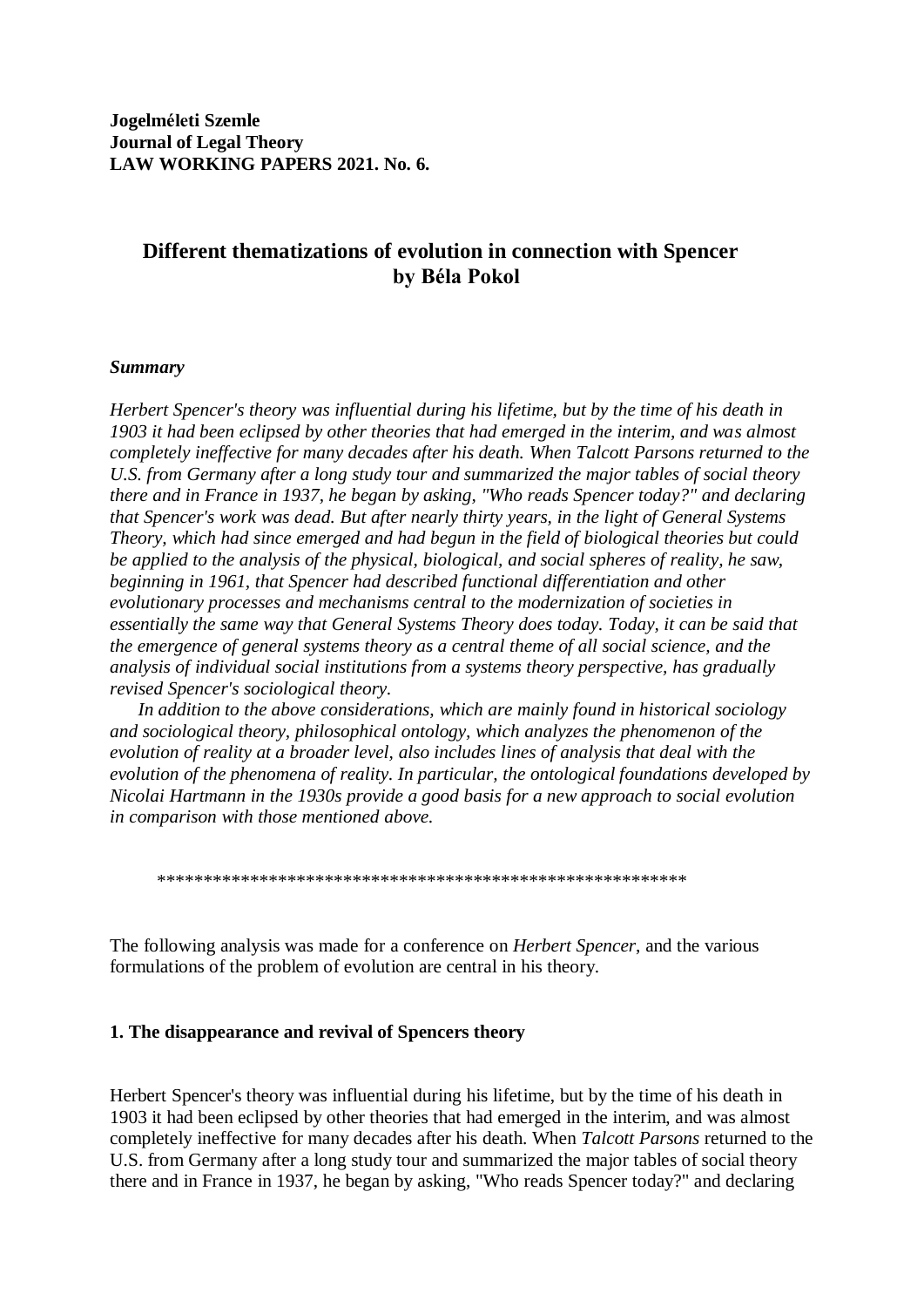that Spencer's work was dead. But after nearly thirty years, in the light of *General Systems Theory*, which had since emerged and had begun in the field of biological theories but could be applied to the analysis of the physical, biological, and social spheres of reality, he saw, beginning in 1961, that Spencer had described functional differentiation and other evolutionary processes and mechanisms central to the modernization of societies in essentially the same way that *General Systems Theory* does today. <sup>1</sup> Today, it can be said that the emergence of general systems theory as a central theme of all social science, and the analysis of individual social institutions from a systems theory perspective, has gradually revised Spencer's sociological theory.

 But what caused its long disappearance after its early enormous impact? *Robert L. Carneiro*, in his 1981 study, has gone through the accusations against Spencer and shows from texts that most of them were simply the result of a superficial knowledge of Spencer's work. Primarily, Spencer's theory was equated with the historicism that had flourished before him, and his theory of evolution was dismissed as a version of a linear view of history. Carneiro uses texts to show that Spencer explicitly states the opposite in his *Principles of*  Sociology.<sup>2</sup> But the charge that even in the early years of his work he long used the term progression to analyze successive historical changes and only later began to replace it with the term "evolution" is valid. In a letter written in the 1860s, he indicates that he was aware of this change because he recognized that the term "progression" contained a teleological implication, and he wanted to get rid of it because there was no predetermined direction of change behind the changes.<sup>3</sup>

 *Jonanthan Turner* and *Charles Powers* also address in an essay the reasons for the displacement of Spencer's theory, and in their listing, it was not primarily the intrinsic problems of this theory that caused this, but rather the political entrenchment of social theory in the academic-university environment of the early 1900s, whose political premises simply displaced this theory. Thus, the fledgling sociological and social science community took the state's progressive efforts to benefit the underprivileged as an evidential starting point for its academic premises, while Spencer's moral conception of the state and the rule of the free market politically stigmatized his theory.<sup>4</sup> But social scientific thought, steeped in stubborn leftist ideological premises, was also repelled by the assertion of "survival of the fittest" as an evolutionary principle, which Darwin in fact borrowed from him. But in the political battles, proponents of *Social Darwinism* were branded as the cause of the downfall of the powers that

<u>.</u>

<sup>&</sup>lt;sup>1</sup> See Talcott Parsons: An Outline of the Social System. In. Parsons et al. (eds.) Theories of Societies, Free Press. New York. 1961 pp. 39-90, also in Societies. Evolutionary and Comparative Perspectives. Englewoods Cliffs. Prentice Hall. 1966.

 $2$  "Like other kinds of progress, social progress is not linear but divergent and re-divergent. Each differentiated product leads to a new set of differentiated products." Spencer, Principles of Sociology 1873, cited in Carneiro 1981, 187.p.

<sup>&</sup>lt;sup>3</sup> Spencer's first systematic treatise on the laws of historical change was published in 1857 under the title "Pogress: Its Law and Cause," and he wrote in his autobiography about the later substitution of the term "progression" for "evolution": "But as early as the 1860s he points out in a letter that there is need of a term which does not convey the necessity of progress in a certain direction because it does not correspond to the changes of history . the adoption of the word arose from the realization that "progress" has an anthropocentric meaning and that a word is needed that is free of it" (see Carneiro 1980. p. 159)

<sup>&</sup>lt;sup>4</sup> "There can be no doubt that Spencer's moral philosophy stigmatized him, especially his view that the state should not intervene too much to help the unfortunate. This view was at odds with the expansion of the welfare state in the twentieth century. The ideology taints Spencer's sociology, and it has clearly made scholars reluctant to give it a fair reading. "Turner/Powers, 2002, 85.p.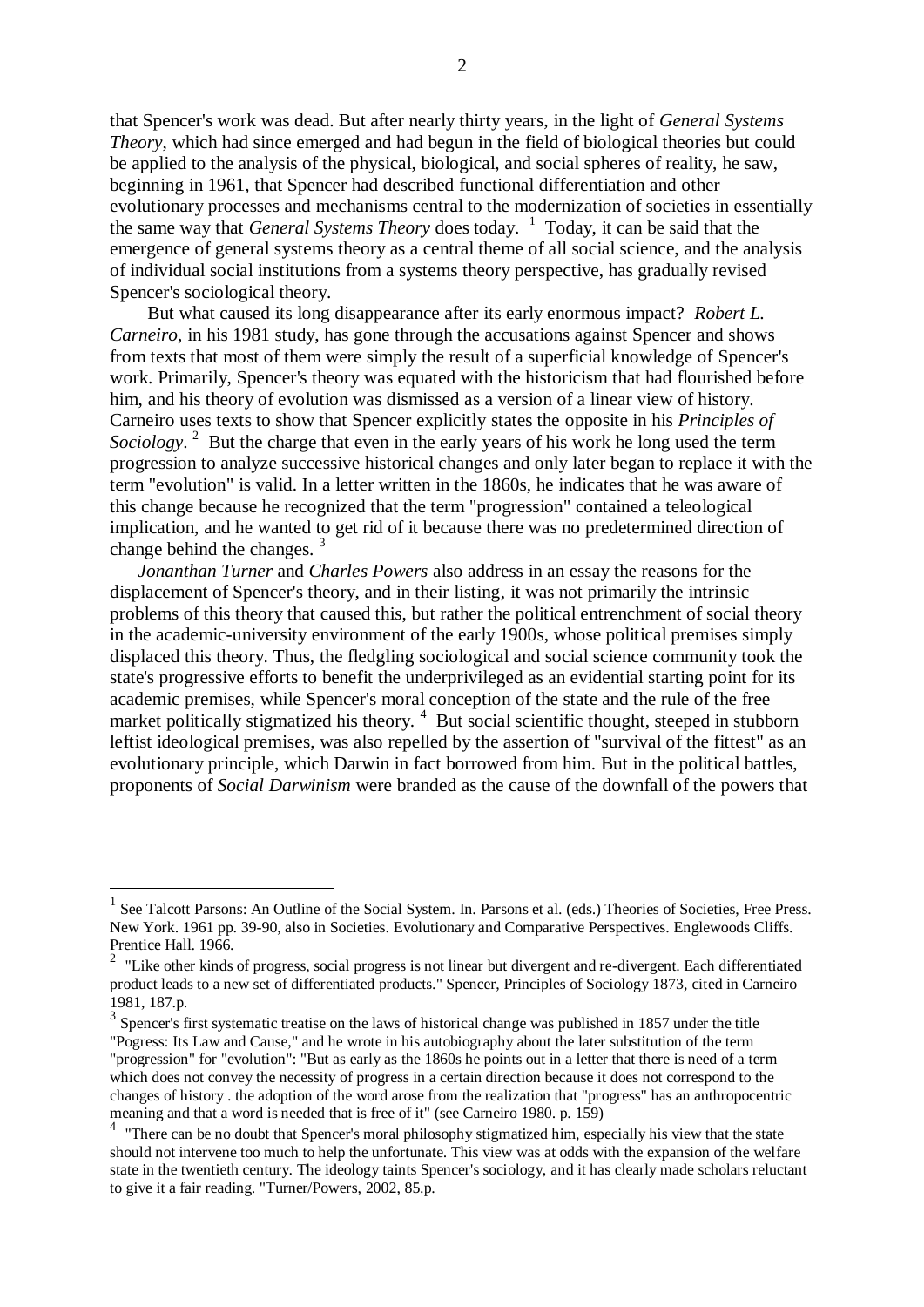supported it after the war, and Spencer was one of them, as a figure of 20th century conservative social philosophy.

 But beyond these political-ideological reasons, which qualify sociology itself rather than his theory, Spencer was repeatedly criticized for using biological analogies to explain certain features and evolutionary processes of sociality. *Ferninand Tönnies* even criticized this sympathetically in a 1905 article, suggesting that such an account hindered rather than advanced understanding, but most simply assumed that Spencer viewed society as a human body. While Spencer himself acknowledged this criticism, stating that he did so only for illustration and better understanding, in retrospect it can be said that by this illustration he obscured the fact that in the physical and biological spheres "matter" and the "living organism" form the basis as the evidential basic element of these spheres, scientific research and the exploration and tabulation of relationships, it did not occur to him what this specific basic element might be in the case of the social sphere. The explanation by biological analogy covered this gap for him, and since the theories of society developed after the beginnings of *German Geisteswissenschaft* in the 1880s by *Wilhelm Dilthey* and *Henrich Richert,* and later by *Edmund Husserl, Max Weber,* and *Nicolai Hartmann,* proceeded from the idea that sociality is based on the institutionalization of sense, Spencer's analyses can only be considered interesting in the history of sociology without it. And the real addition, the functional differentiation and increase of complexity that accompanies social evolution, has become the established thesis of contemporary social science with the help of General Systems Theory, without using Spencer's theory for it. Had the scientific community of sociology not suppressed Spencer's theory, which outlined these connections as early as 1870, because of its ideological bias, it could have moved in this direction at the latest from the early 1900s and not only from the 1960s. Spencer's theory thus not only disappeared for a good sixty years, but was also largely excluded from the development of the social sciences during that time.

### **2 Development, Progression, Modernization**

1

Spencer initially used the term "progression," which had been widely used in intellectual life in the 19th century in the wake of historicism, to describe social change, implying that the world was moving toward a better world according to its internal laws, and only when he had theoretically summarized the detailed knowledge of social history that he had accumulated did he begin to use the term "evolution," which rejected this final, purposive view of history. Beginning in the early 1960s, the mainstream of sociology replaced the term evolution with modernization, especially in the wake of some influential American authors. However, leaving the level of sociological theory and historical sociological authors and looking at theoretical reconstructions of reality, including developmental and transformational tendencies of society, from the level of ontological-philosophical thinkers, the theoretical framework is formed by the superposition of layers of being, including the gradual construction of the mental layer of society in the course of evolution. This was developed most extensively by *Nicolai Hartmann* in the 1930s, and today his theory of the evolution of the layers of being is available alongside the trends of thought on social evolution to work out the connections.

<sup>&</sup>lt;sup>5</sup> "Spencer's coining of the term "survival of the fittest" and the use of that idea in much of twentieth-century conservative philosophy and, worse, in the eugenics movement of the last century have further stigmatized his sociology." Turner/Power 86. p.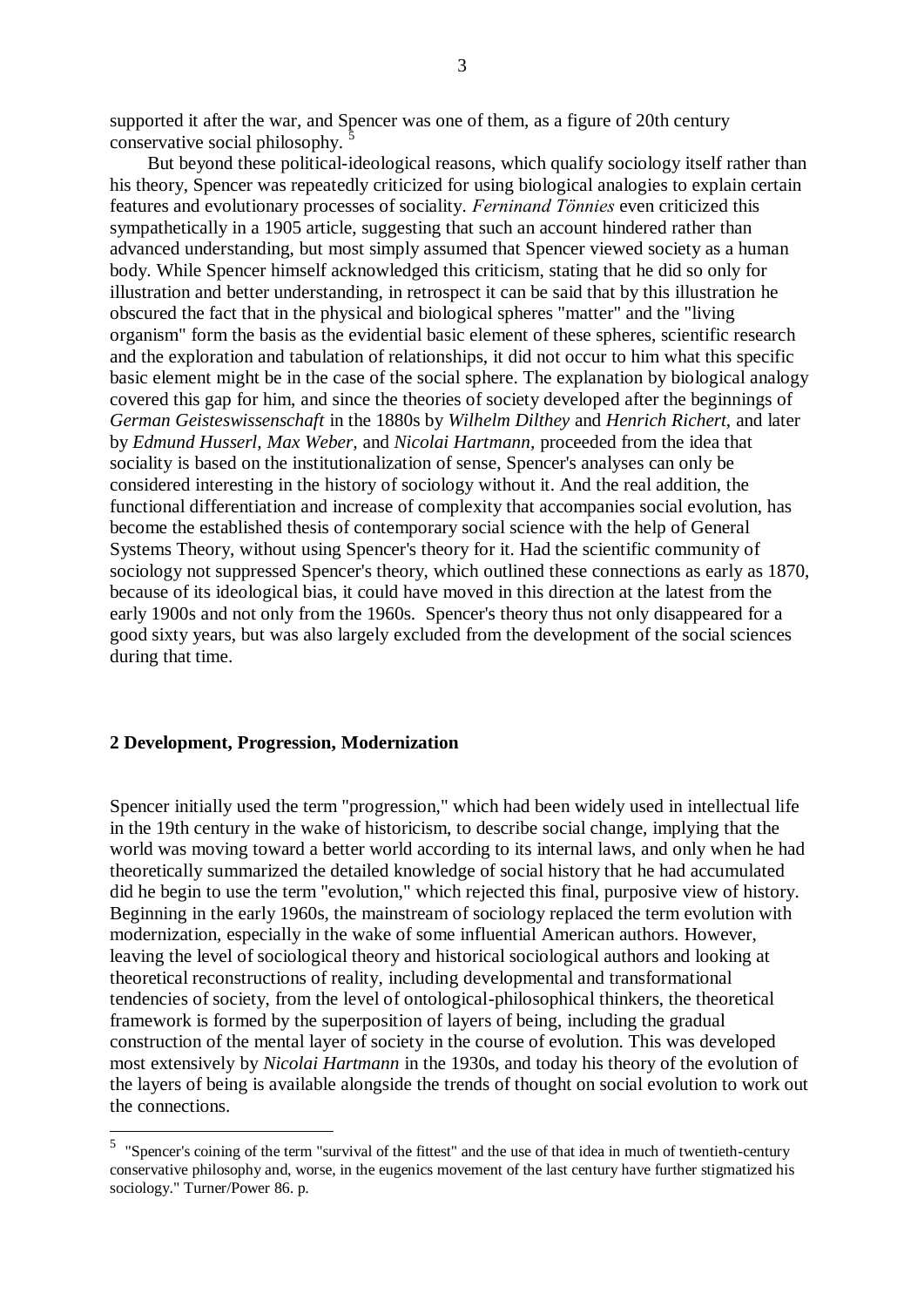Although progression was a central idea of the 19th-century intellectual milieu, it appeared as early as the early 1700s in *Giambatista Vico*'s description of the ever-ascending spiral of human development, and in the early 1790s in Frenchman *Condorcet*'s description of human history as the development of man's increasingly unfolding intellectual capacities. Hegel's conception of human history as the unfolding of the absolute spirit, *August Comte*'s parallel conception of history as a succession of necessary stages, and Marx's conception of the emergence of communist society at the end of the necessary succession of modes of production are all different expressions of this historicist conception of progression. <sup>6</sup> As we have seen, Spencer himself began to express his ideas unconsciously embedded in this train of thought, and it was only with the accumulation of systematic historical knowledge, involving not only his own research but also his assistants whom he employed as research secretaries, <sup>7</sup> that he abandoned the term "progression" and began to use the term "evolution" more and more emphatically instead, in order to free himself from the implications of a conception of history with a definite future goal.

 Evolution, then, is a term for describing historical change without a predetermined goal, and Spencer used it before Darwin, but it was Darwin's empirical work on the origin of species that made it truly acceptable to the general intellectual public. In the early 1900s, the idea of evolution in sociology was discredited by Spencer because of the biological analogies, and the idea of human history as a struggle of races was discredited by the Social Darwinists (e.g., in the works of *Ludwig Gumblowicz* and *Gustav Ratzenhofer*) because of the demise of the powers that used it as an ideological prop in World War II, and it was not until the 1960s that this line of thought began to be revived. A central role was played by the work of the American *Talcott Parsons* in the 1960s - he became the world's most influential social theorist for a number of years - in the wake of which *Niklas Luhmann* in particular reintroduced the idea of evolutionary social theory to the German intellectual world. However, he had already completely set Spencer aside and taken Darwin's theory of evolution as a starting point, from which he continued only the analytically isolated general evolutionary mechanisms, as *Donald T. Campbell* stated in the 1960s on the basis of Darwin's analyses. According to Campbell, in any change in a social institution, one must always keep in mind the pool of available alternatives, the selection mechanisms that selected one of the alternatives and discarded the others, and the mechanisms by which the selected alternative was stabilized. The application of the evolutionary perspective to the study of social institutions is thus simplified to the mechanisms of generation of *variations*, the mechanisms of *selection* from these variations, and finally the mechanisms of *stabilization* of the selected.<sup>8</sup> Luhmann used this conceptual set to analyze evolutionary change in a number of social subsystems in extensive volumes. Thus, in the subsystem of modern law, the production of variation is ensured by de lege ferenda (academic opinions only) legal solutions published in legal journals and discussed in legal academic circles, which develop alternatives to the existing legal solution, Their effects are discussed theoretically, but they are merely alternatives in abeyance until one of them is highlighted by a government with a parliamentary majority and made law by insertion into the existing law, thereby abolishing the existing. Legislation is thus the selection mechanism that chooses from the pool of varieties and sets aside the rest as

<sup>6</sup> See László Kiss. Acta Agriensis Sectio Historiae. 2015. XLIII. PP. 134- 139.

<sup>7</sup> Spencer, who had inherited a prestigious legacy, could afford to employ as private secretary from the early 1860s the young Scottish junior scholar David Duncan, who collected material on the historical unfolding of civilizations under his guidance, followed by James Collier and later Richard Scheppig. The work he directed was then published in fifteen volumes under the title Descriptive Sociology, the first eight between 1873 and 1881, and after his death the remaining seven volumes by 1934, forming the basis for his voluminous work Principles of Sociology, which runs to over two thousand pages (see Carniero 1991, pp. 162-163). 8

See, for example, Niklas Luhmann: Evolution and History. Sociological Enlightenment 2. 1975. p. 150-170.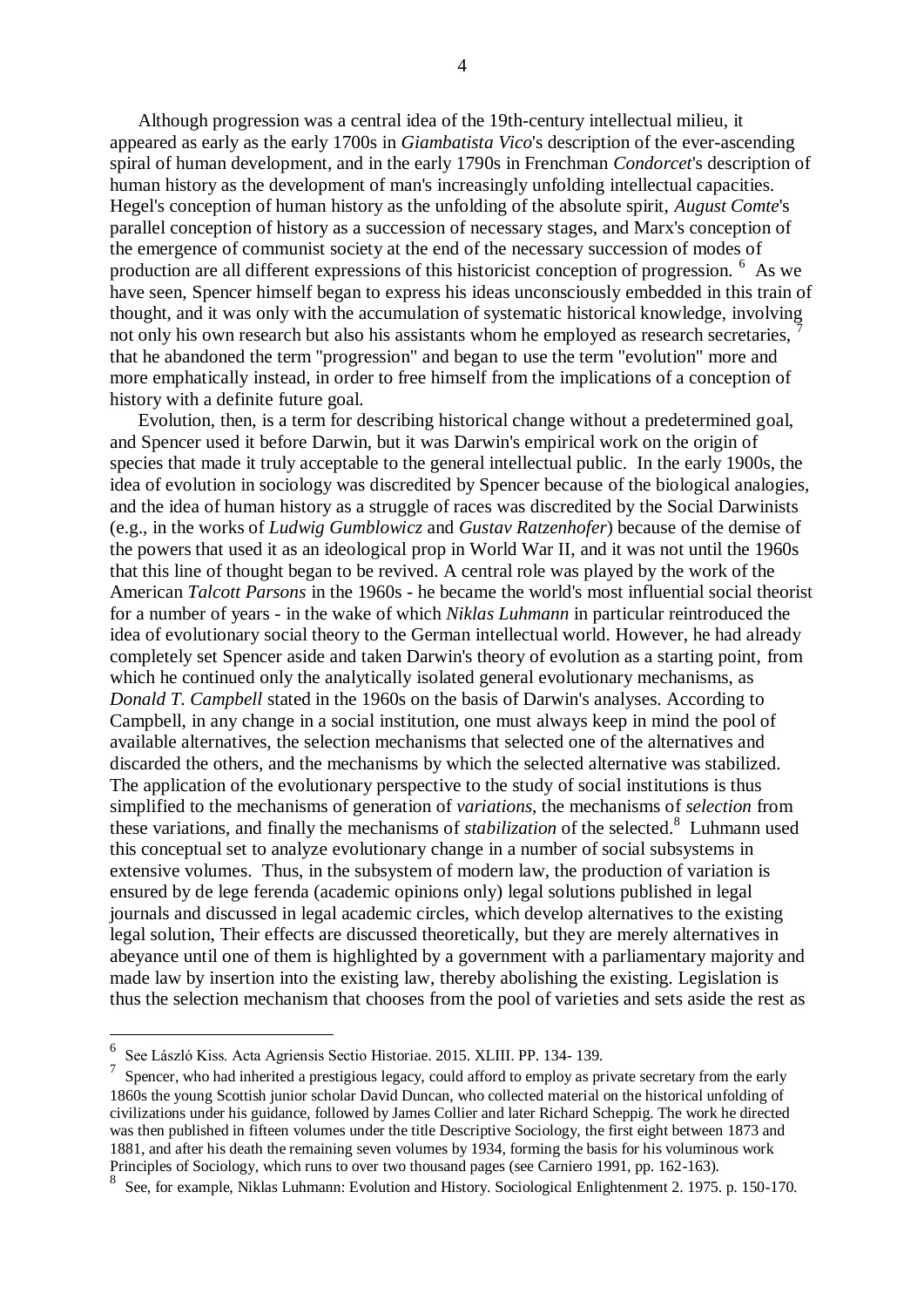mere de lege ferenda academic opinion. This legislative selection also stabilizes for a short time, but real stabilization takes place only when what is selected is incorporated into the legal dogmatic conceptual system, because until then it is only tried out, even though it is already law. The same is true of the variety of political parties in the political subsystem, where cyclical elections select the new and new governing party, displacing the old, and thus temporarily stabilizing the selected until the next election displaces it. In the subsystem of science , the variety pool consists of the scientific assertions made in ever new scientific publications, and the constant process of dethroning or merely modifying and supplementing established scientific truths is free scientific debate, and, if not in one fell swoop, as in politics in parliamentary elections, the dethronement and establishment of new truths occurs gradually, and the more durable results are incorporated into broader scientific paradigms, just as in jurisprudence the more durable parts of new legal products are incorporated into legal dogma.

 Along with progression and evolution, "modernization" became a guiding concept in sociological research from the mid-1960s. This was based on the fact that extensive material had accumulated over the preceding decades on the principles of social organization in the communities of the former African, Asian, and Latin American colonies, which were highlighted in comparison with the more successful European and broader Western patterns of civilization, why these societies stagnated, and what, in comparison, were the reasons for the rapid development of European civilization, especially in the western parts of the continent, from 1500 onward, which later enabled them to militarily subjugate and permanently dominate the entire world. In this context, they developed the general trends of modernization that Western societies underwent over many hundreds of years and contrasted them with the stagnant human communities of Africa, Asia, Australia, and South America as traditional societies that lacked it and therefore built their societies without it. The main tendency of modernization was functional differentiation, as, for example, law was gradually separated from morality and custom in European societies, beyond the separate judiciary that existed in several stagnant civilizations but was supplemented only in the western half of Europe by conscious legislation and a legal conceptual system that was adopted somewhat later in the Eastern Europe. The functional differentiation of politics emerged around 1800, when the struggles of political parties led to a constantly renewing structure of state power through cyclical elections linked to the legislative process in parliament. Similarly, secularization pushed back the all-dominant character of religion, and from 1600 onward, free scientific research became possible, which was able to exist as an independent scientific subsystem with the emergence of secularized universities. Without further enumeration, separate subsystems were created to fulfill all major social functions, and with them came the development of mechanisms for their constant internal renewal, so that in addition to differentiation, constant innovation was built into each functional subsystem, while the main problem of stagnant societies was the immobility of the structures once built, which could only somehow be solved by cataclysms (regicide, etc.) in times of tension along with great destruction. But mechanisms for internal and exchange of activities between differentiated functional subsystems were also developed as a modernization trend. This was developed by Parsons based on the role of money in the economy, and just as money fulfills this function here, its own means of exchange fulfill this function in the other subsystems. Following on from this, Niklas Luhmann has shown, on the basis of empirical research in the American sociology of science, that the mechanisms of scientific reputation work, and in his analysis the scientist's "money" is a measure of his reputation, indicated by his citation index on the surface, and when the whole scientific and university system (appointments, distribution of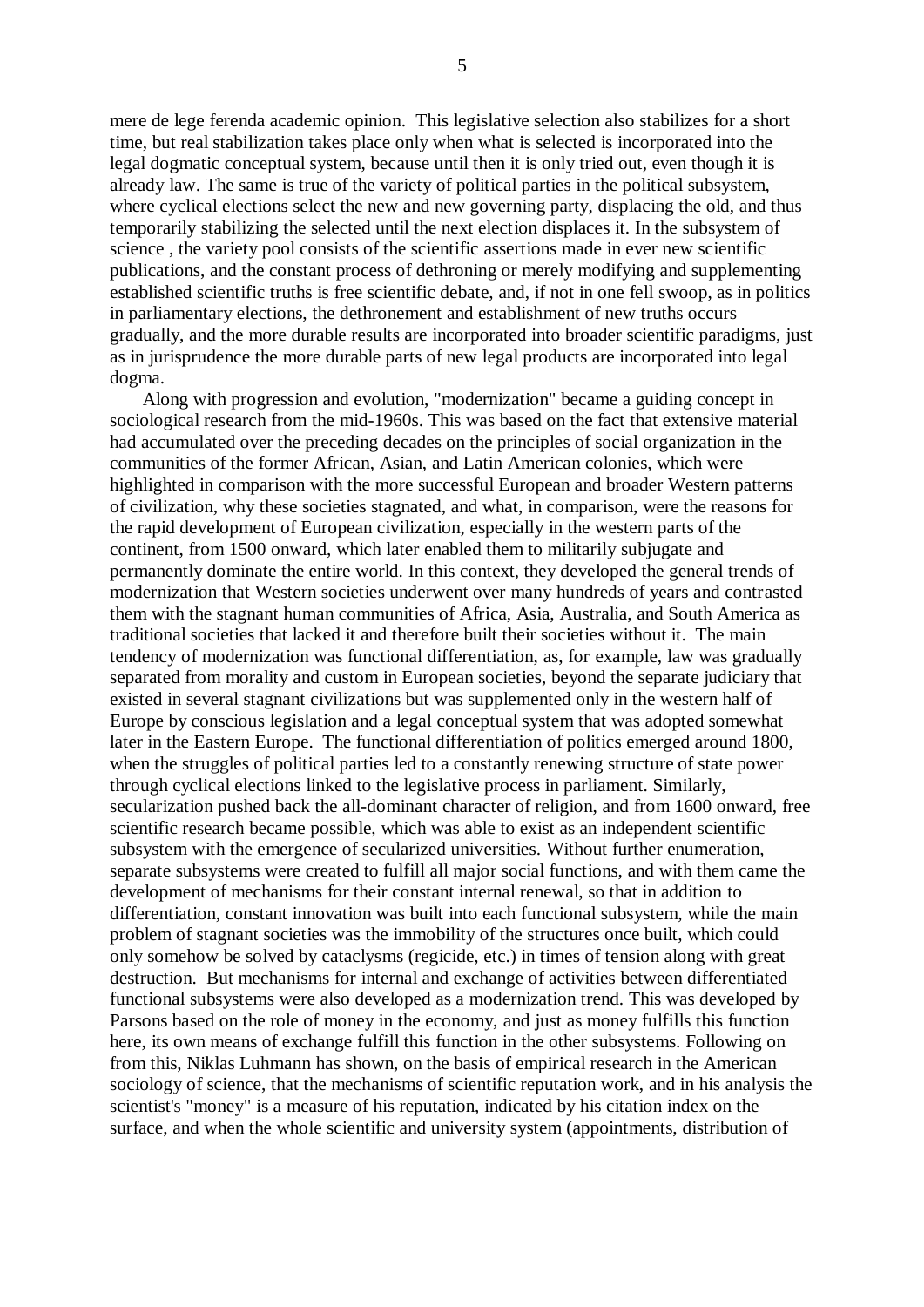research funds, etc.) is linked to this, it functions like a market economy based on the circulation of money.<sup>9</sup>

 Thus, functional-structural differentiation, the integration that bridges it, and the incorporation of mechanisms that allow constant innovation and renewal are the main modernization tendencies, and these modern social structures have been used to confront traditional societies in order to understand the causes of their stagnation.

#### **3. The evolution of the layers of being**

In addition to the above considerations, which are mainly found in historical sociology and sociological theory, philosophical ontology, which analyzes the phenomenon of the evolution of reality at a broader level, also includes lines of analysis that deal with the evolution of the phenomena of reality. In particular, the ontological foundations developed by *Nicolai Hartmann* in the 1930s provide a good basis for a new approach to social evolution in comparison with those mentioned above. It is related to the above in that the dominance of the German intellectual school of thought in the social theories that emerged from the early 1900s onward led to the specific substance of sociality being conceived as the institutionalization of the structures of meaning, and the evolution of sociality in each of these theories was in some sense an evolution of the representations of meaning. But in these analyses, the construction of the social world on its physical and biological foundations was only present as evidence, and the evolution within the social world was no longer systematically linked to the evolution of the biological layer of being that evolves toward the physical, or to a comprehensive analysis of the unified evolution of comprehensive reality. This had traditionally been the domain of ontology in philosophy, but since the 1950s it had been relegated entirely to philosophy itself. Fortunately, Nicolai Hartmann had already crowned this direction with his research in the 1930s, and we have here his summary of this domain.

 First, it should be pointed out that the necessary elevation of the understanding of social and human evolution from the narrower sociological-theoretical evolution/modernization analyses to the level of philosophical ontological analysis has become particularly important today because social evolution, which was based on human intelligence for many hundreds of thousands of years, has been increasingly supplemented by machine intelligence in recent decades. Thus intelligence itself, the central core of social evolution, is directly involved in the rapid processes of change that are already reshaping the whole of social evolutionary theory to date, and may to some extent replace the limited sociological-theoretical subject matter in the near future. So let us take a closer look at this.

 In recent years, the growing power of artificial intelligence has struck fear into the hearts of both practitioners (*Elon Musk)* and theorists *(Steven Hawking, Nick Bostrom)* who have directly addressed its use, and is described as a new development beyond human control and beyond human control. Another description of this newness, based on a remark made by *John Neuman* in the years before his death, thematizes it as the advent of the *Age of Singularity*. 10

 9 See, e.g., Niklas Luhmann: Self-control of Science. Sociological Enlightenment 1. 1971. p. 232-252.

<sup>&</sup>lt;sup>10</sup> That Neumann was the first formulator of the Singularity is known only indirectly from Stam Ulam. He recalled in 1957, a year after Neumann's death, a conversation he had had with him in the early 1950s, and it was then that Neumann spoke to him briefly about the coming of the Singularity: "The accelerating progress of technology and the changes in the way of life of human beings give the appearance that we are approaching an essential Singularity in the history of the race, beyond which human affairs as we know them could not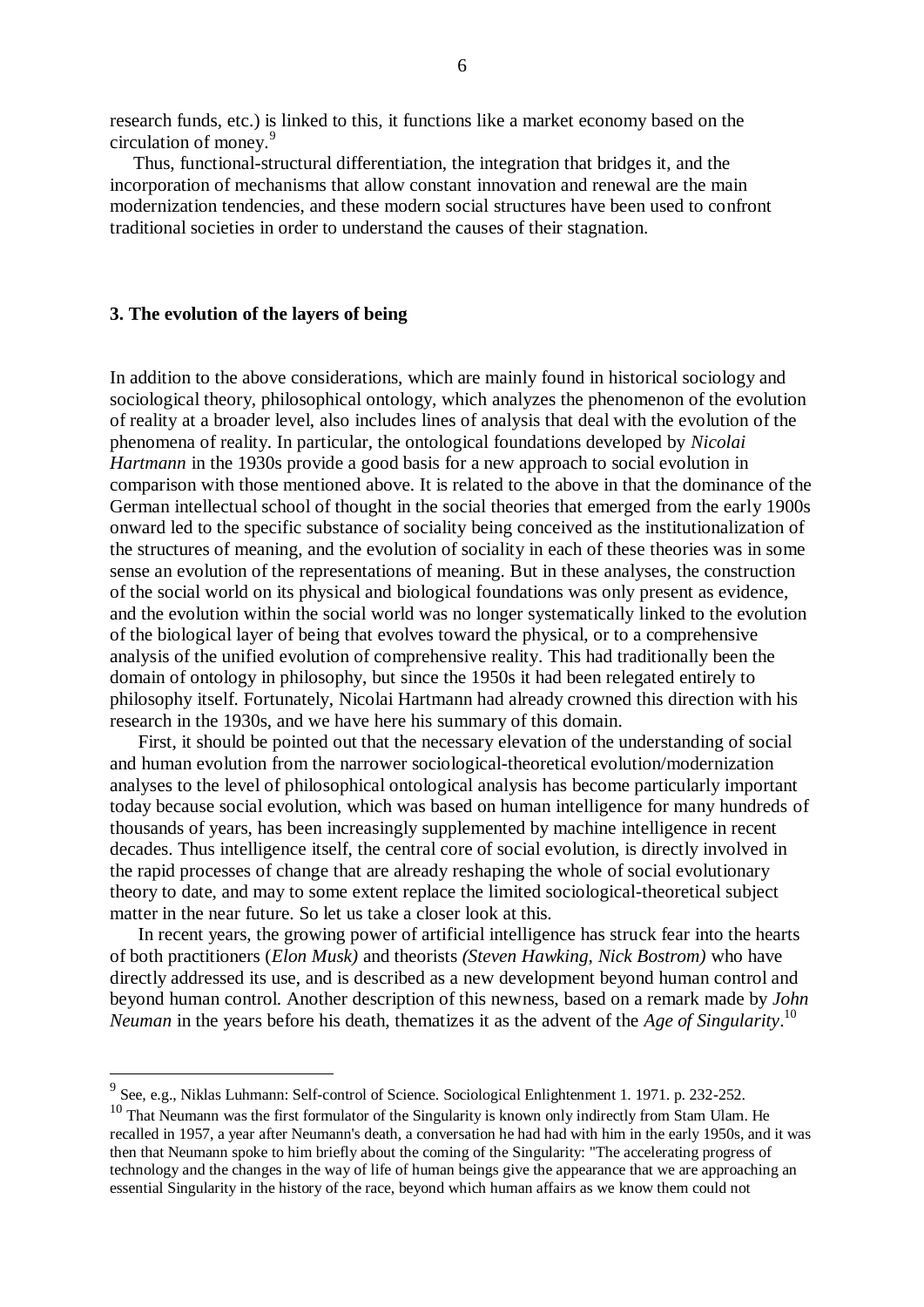According to the latter, ever-increasing computer capacity and ever-faster program execution are bringing self-learning artificial intelligence to a point where human intervention, which has previously slowed its acceleration, is eliminated. From that moment on, self-learning and self-evolving sub-algorithms capable of speeds millions of times faster are switched uniquely in world history (*singularity*) - to speeds millions of times faster, and within hours become completely incomprehensible and uncontrollable even to the computer scientists involved. Robotics developing in parallel will also enable artificial intelligence to produce anything, and this will not only result in artificial intelligence becoming incomprehensible to humans, but also in humans being deprived of control over the changes in the world and giving way to artificial intelligence - and this is the age of post-singularity.

 If we leave aside for a while the concepts and fears of AI theorists and focus instead on the philosophical concepts used to analyze the previous evolutionary leaps of the world, the ontological analyses of the last hundred years, already empirically grounded, will also allow us to make a more informed analysis of the rise of AI. In exploring the general evolutionary leaps in society over the last few decades, *Nicolai Hartmann*'s theory of layers of being has been most helpful to me in understanding the coexistence of social existence and its underlying physical and biological layers. I have always accepted Niklas Luhmann's rich theory of social systems and subsystems as embedded in Hartmann's theory of the larger context (see my summary, Pokol, 2013.) Turning now to the exciting developments in artificial intelligence, I gain a framework for Hartmann's theory of layers of being and a hypothetical formulation of the possibility that a new layer of being is being created. Just as the biological layer of being on earth once rose above the physical layer of being, so, with its evolution, the psycho-emotional layer of being gradually rose in the upper levels of animal life, beginning with the mammals, and finally, at the primate level, the spiritual layer of being gradually emerged, by which the lower layers of being were increasingly eclipsed in human communities. And now we stand before a new evolutionary leap, and above the intellectual being layer bound to the human being (and the psycho-emotional, biological and physical layers constantly subordinated to it) a new being layer seems to develop, which begins to develop to the self-organizing intellectual being layer, the successor of the intellectual being layer bound to the human being (and the other being layers lying under it), as worlddetermining force. In the following I will examine this train of thought.

 Nicolai Hartmann has already analyzed in detail the relationship of the new layers of being to the evolutionary older, underlying layers of being in earlier evolutionary leaps and has established common regularities between the newly emerging layers of being after each earlier evolutionary leap and their predecessors. In this way it is worthwhile to briefly recall some of his findings before analyzing what lessons can be drawn from them for the new layer of being that is now emerging as the level of artificial intelligence, when it will be perspectively autonomous and self-organizing.

### **3.1 Man and the Hierarchy of the Layers of Being**

<u>.</u>

What is actually "human" in man is the gradual dominance of the intellectual layer of being over his physical, biological and psycho-emotional layers of being, but at every moment of his life he is influenced by the laws of all four layers. Man is a multi-layered being, and human communities can develop within the sum of the laws of these layers of being. The

continue." This is the first known use of the word "singularity" in the context of human technological history. (Quoted in Kurwzweil 2012:185.)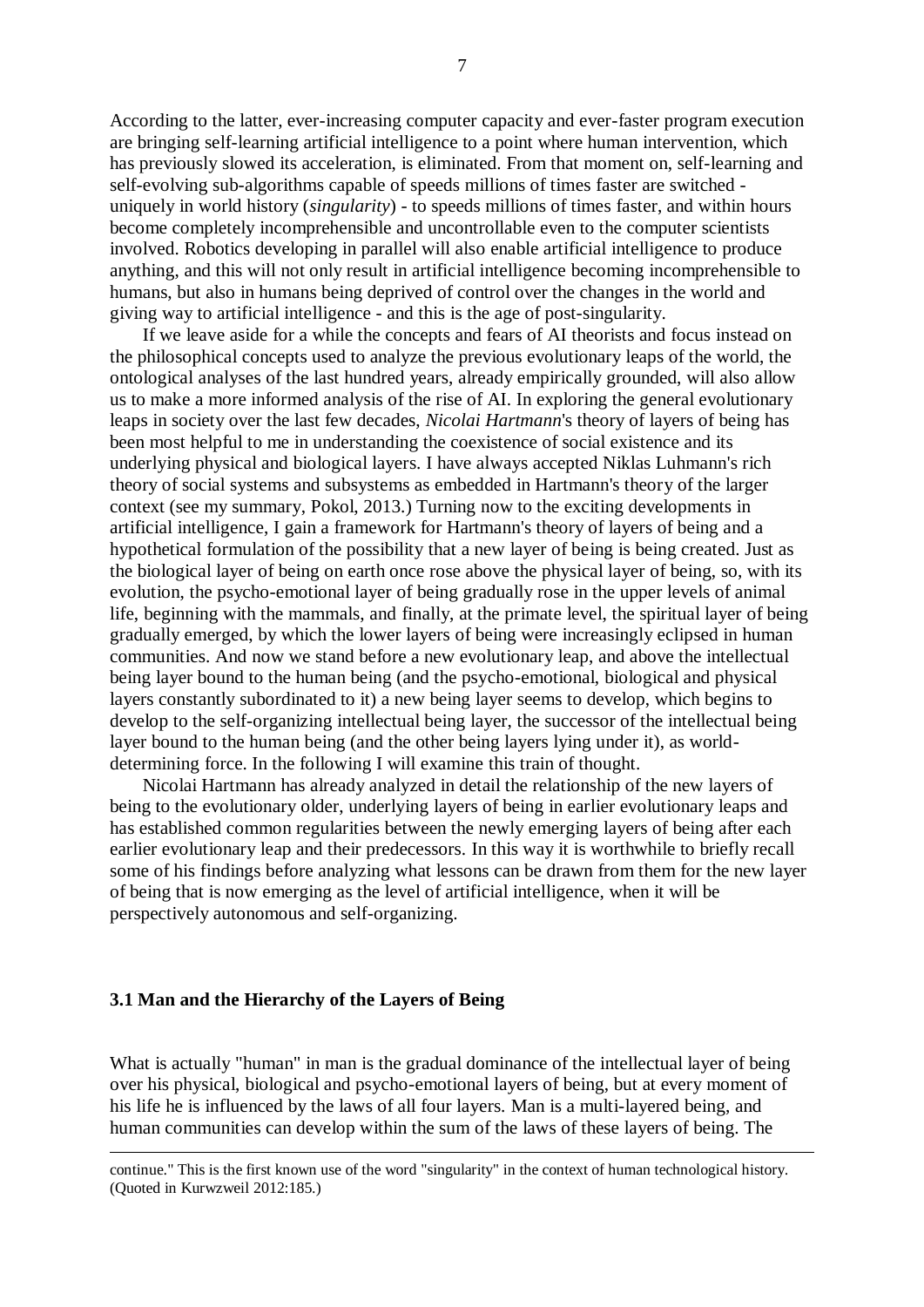upper layers can develop only by taking into account the laws of the lower ones, but this does not exclude that the laws of the higher layers are independent of those of the lower ones. The building up of the higher layer took place first by reshaping and keeping the laws of the lower layer, but with the two uppermost there is no more reshaping, but only the building up on the lower layers. While the material elements of the physical world are also used as elements by the biological-organic layer - only transformed by their own life-world laws -, there are no material elements with the psychic layer and the intellectual layer building on it. Here the elements of the lower layer of being are no longer retained in transformed form, but are simply built up by the higher.  $11$  In Hartmann's formulation here is a longer quotation for all four layers of existence: "To understand multi-layeredness, it is sufficient to stick to generally known facts. Nobody doubts that organic life is essentially different from the physicalmaterial. But it does not exist independently of the latter: it contains it in itself, is based on it, indeed the laws of the physical extend deeply into the organism. This does not prevent the organism from having its own laws beyond them, which do not merge into them. Such a selflegislativity then over-shapes the lower, general physical legality. It is similar with the relation of the spiritual being to the organic life. The soul is, as the phenomena of consciousness prove, quite dissimilar to the organic, it obviously forms its own layer of being above it. But it exists everywhere, where we meet it, in dependence on it, as carried being. (....) Thus, the mental being is indeed carried being, but in its peculiarity it is autonomous in spite of all dependence. Finally, since the overcoming of psychologism, it is a well-known fact that the realm of mental being is not absorbed in that of psychical being and its legality. Neither the logical legality nor the peculiarity of cognition and knowledge could be exploited psychologically. Much less the sphere of will and action, of valuation, of law, of ethos, of religion, of art. These areas all reach far beyond the realm of psychic phenomena, if only in terms of their phenomenal content. As spiritual life they form a layer of being of their own and higher kind, with whose richness and variety the lower ones cannot remotely measure up. But also here the same relation to the lower being prevails. The spirit does not float in the air, we know it only as carried psychical life - carried by the psychical being, not differently than this is carried by the organism and further by the material. Here, too, therefore, and here more than ever, it is a question of autonomy of the higher layer in relation to the lower, precisely in dependence upon it."<sup>12</sup>

 Thus, man is a unity of four layers of being, and human reason functions based on the lower layers of being, that is, on the basis of man's biological body. More precisely, the mental layer of being is the realm of pure mental activity, and Hartmann describes it as a combination of three inner mental forms of being: the form of being of the individual mind, the objective mind, and the objectified mind. The first two are the forms of the living mind, while the objectified mind is the dead mind, but going back to the latter in a situation, its parts can constantly transform into the form of the living mind. The individual mind lives together with the contents of the objective mind of its time, and it is more or less the multiplicity of the individual minds that carry the forms of existence of the objective mind as the folk spirit of a time and the other collective spiritual manifestations of the time. But at the same time the individual mind also possesses to a large extent the very contents which are contained in the objective spiritual forms of its time - for it is on this basis that man was socialized in childhood, and his individual mind is formed accordingly - and their relationship can

 $11$  Let us now bracket the fact that brain research in recent decades has now found - based on the initiatives of Donald O. Hebb in 1949 - that in hundreds of millions of brain neurons each new cognition and experience brings a group of neurons into a particular arrangement, and that in this sense there is a material basis for the mental changes in the brain. For an analysis of this, see the chapter on neocortex in Kurzweil's 2012 book Kurzweil, 2012:pp. 85-95.

Hartman 1962, 71. p.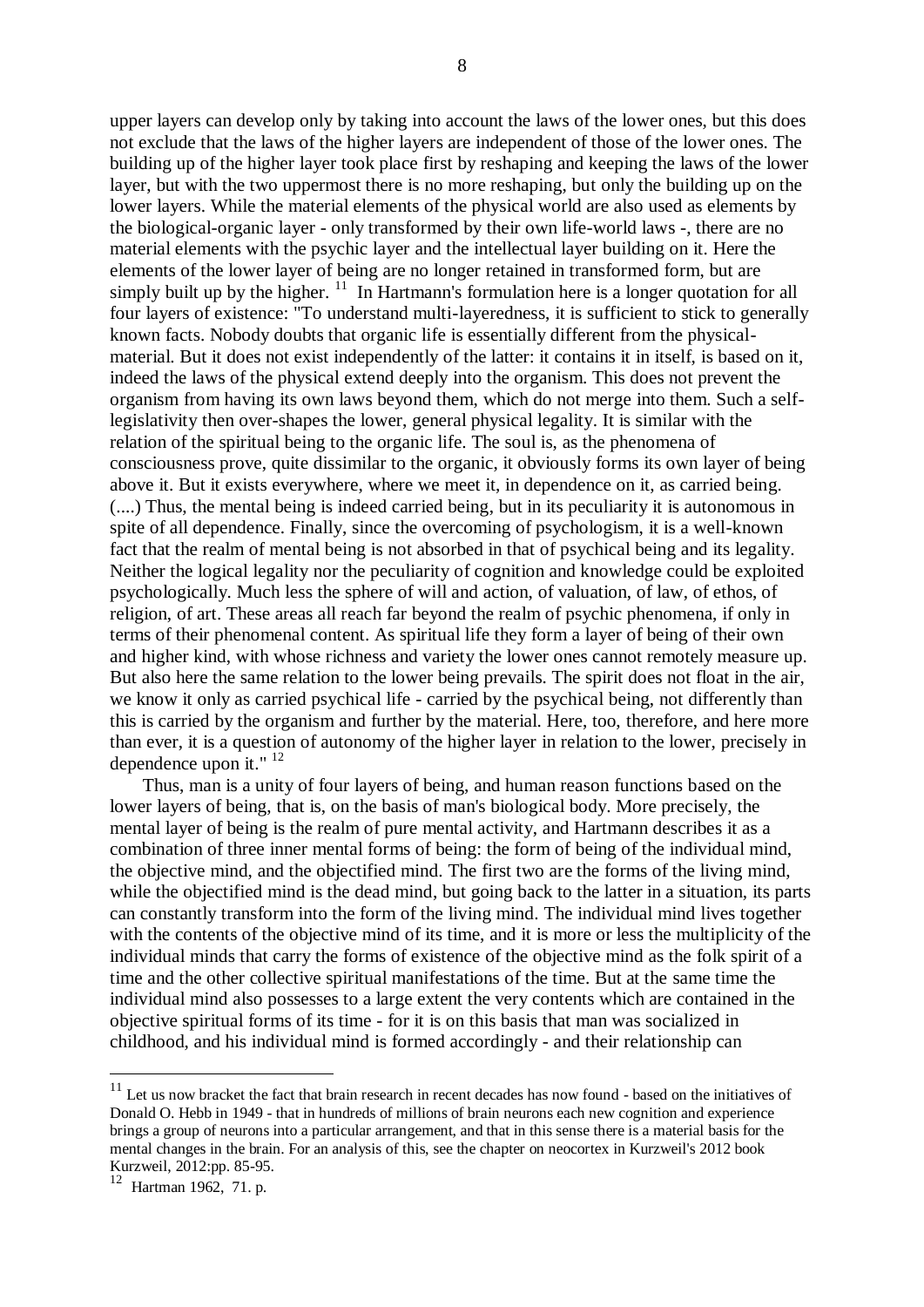therefore be described rather as interpenetration. And with the expansion of the contents of the third form, the objectified mental form of existence (the multiplication of the forms of intellectual fixation by writing, printing, etc.), the individual minds can, in addition to the objective mental contents of the age, draw upon the objectified mental contents of the past, which are fixed everywhere and in every age, and thus enrich and transform the objective mental contents of the age as a retroaction. On the level of the mental layer of being, the living collective thus comes into being, and while on the biological layer of being only the community of species carries the frame of the common existence above the ever decreasing individuals, the mental life can also only be the mental life of the individual, while on the level of spiritual existence it is precisely the individual minds, socialized by the contents of the common spirit of time, and all this in turn, interwoven with the knowledge and spiritual contents objectified many ages before, that make the individual mind and the collective objective mind coexist. In Hartmann's words, "Everyone has a spiritual life for himself. (...) One can suffer with the pain of others or rejoice with them, but this remains a second pain or joy next to the original one, and for all its familiarity, it becomes qualitatively different. On the level of thought, however, when one takes it over, it becomes the same thought, although it appears in a different thought act. It is a thought act in a different consciousness, but it remains the same thought. " $^{13}$ 

 Hartmann makes yet another distinction within the layer of mental being, which occurs at the boundary between objective (living) mental content and objectified (dead) mind. For mental contents anchored in the past (beliefs, behavioral patterns, moral and other cultural values, etc.) can also penetrate into today's objective mental contents and thus exist by being followed en masse on the unconscious level as self-evident facts. But it is a different kind of penetration into the present when it exists only as an objectified mental content fixed in time, but no longer appears in the mental activities of beliefs, knowledge, evaluations, etc., which are followed en masse. Only the conscious regression of the individual mind to the dead objectified mental content then brings it into the present. "The one is the being-inforce or still being-alive (of a custom, view), i.e. the power of the "thing" to hold on to the continuing spirit with a certain steadiness, even there, where it otherwise changes visibly. (...) With the perceptible carrying in, it is everywhere where the thing itself no longer lives on, the immediate tradition is torn off."  $^{14}$  Let us see how the relationship between these three forms of spiritual existence has changed until today - beyond Hartmann's 1930s - and how they are infiltrated by forms of artificial intelligence.

# **3.2 The increasing integration of artificial intelligence into the intellectual layer of being**

The rise of the intellectual layer of being to a more dominant position in human communities and the pushback against the underlying determinants of existence began with the advent of a form of writing when intellectual fixation became possible. This was, of course, only a thin framework for the life of human communities in most civilizations that reached this level, and the broad masses and their daily lives were not really affected by any fixed meaning. The advent of printing in European civilization in the mid-15th century did not change this at first, but for part of the upper class, this technical facilitation began to increase the importance of literacy, and they began to think and act with fixed meaning more often in the moments of

<sup>13</sup> Hartmann, 1962:15-16.

<sup>&</sup>lt;sup>14</sup> Hartmann, 1962:38.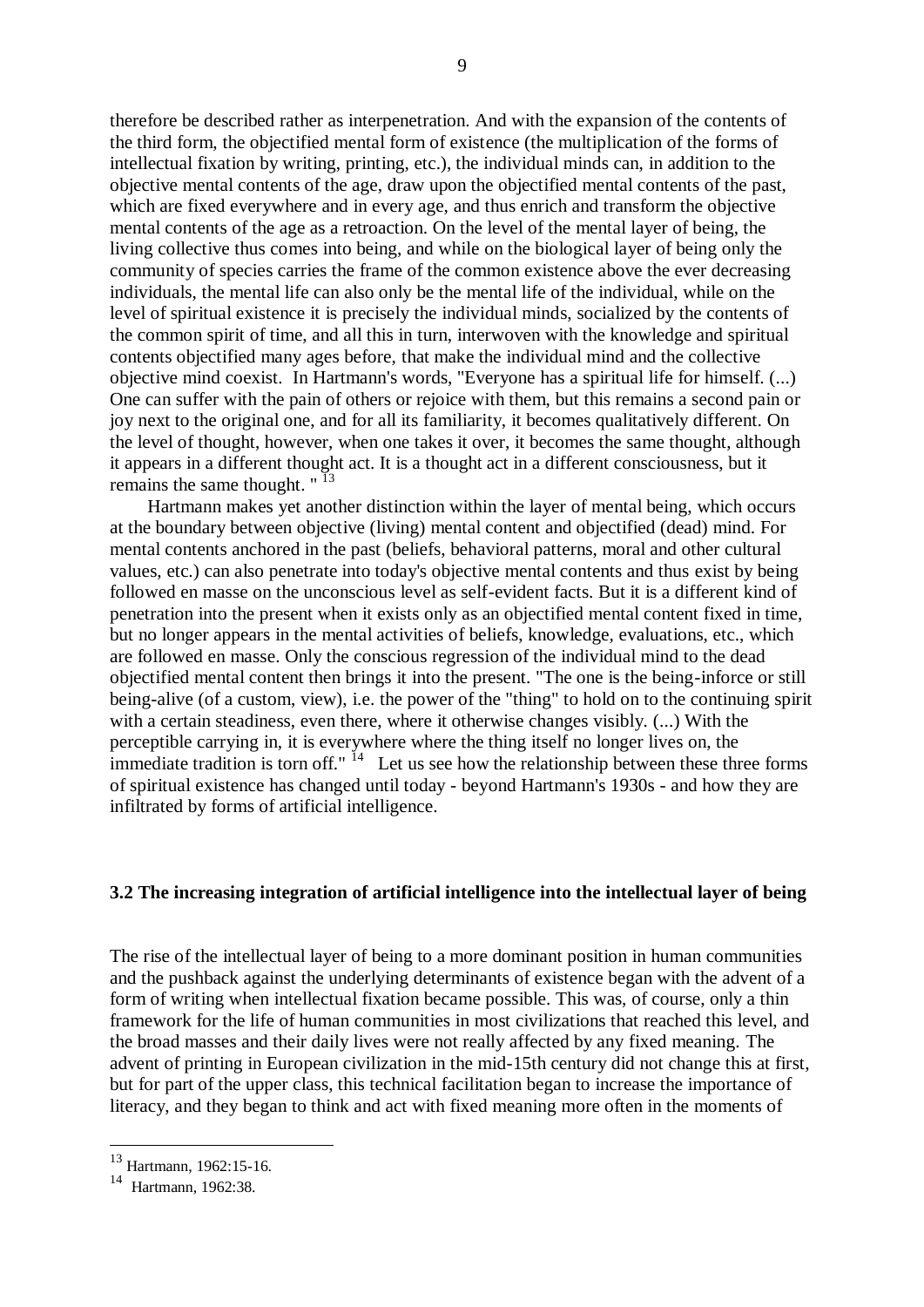daily life. During the 19th century, this gradually spread to the whole human society in Europe and in the European cultural countries, spreading from there to other continents. From the early 1900s, based on a generalized knowledge of reading and writing, the fixed intellect was also indirectly integrated into everyday life in the form of calendars, newspapers - and in the upper classes even weekly newspapers and magazines - and then, with the advent of film and radio, to an even greater extent, and from the 1950s, with the general spread of television, every minute of daily life was permeated by the written, spoken and moving forms of recorded reason, shaping the thinking, intellectual life and activities of the individual. In the course of this process, the intellectual layer increasingly transformed the hierarchy of the four layers of being in human existence, and these lower forms could only function in a suppressed manner, which was perceived as the civilization of societies.<sup>15</sup>

 But it was not until after the 1980s, when computer programming and use, which had been narrowly focused until then, brought with it the digitization of writing with the mass distribution of personal computers, that the latter received its real boost, and the written record of meaning could be left in a state of permanent correction by the digital computer record. But not only did intellectual fixation thus become fluid, but so did the transformation of individual intellectual fixation into shared intellectual fixation through word processors and their easy conversion. This potential then became a reality with the proliferation of the Internet in the 1990s. What someone writes down, thinks up, posts on video or Facebook can influence the thoughts and actions of hundreds and thousands of people within minutes.

 *Kevin Kelly* described this process by analyzing twelve dimensions of technological development. At its core is the liquefaction of fixed meaning through digitization, fluidity, where the rigidity of earlier written fixation is replaced by the ease with which the person creating the fixed meaning can continually rethink, change, extract, and transfer the individual parts of the meaning into a framework of meaning designed for a different context. For some people in the intellectual fields, this has already brought about a slight ascent from the physical fixation of the intellect on paper to a state of permanent reflexive floating of the intellect. The scientist, the artist, the theoretical jurist, etc., could, in the course of his constant theoretical reflections, fix his results, if always only temporarily, and it was now possible, almost without hindrance, to reconsider them, to change their details slightly, to transfer certain details to other contexts. Flowing, becoming flowing, is the basis for all the other aspects of computer digitization highlighted by Kelly. All that was needed to make this possibility work as a flowing shared sense in the broadest human community was a more unified editing program, and that was created in the late 1980s by the advent of *Word* and one or two other programs among myriad versions, along with easy conversion. Then, with the advent of the Internet, the fluid and easily communicable intellect has taken a path that has fundamentally changed intellectual life today. Gradually everything is transformed into a *Becoming*, a way of being in constant flux, thus extending the transformation from traditional to modern society that has already taken place in key functional institutions (laws that can be repealed, state power that can be replaced by elections, scientific truth that lives until it is disproved, etc.), and almost all of our things and our community institutions are now in a state of constant flux. The fluid aspect of fluid meaning that extends to all forms of communication includes the aspect of *Screening*, as we move from the early centralized television screen to today's smart TV, and in parallel to the computer screen, and similarly to the cell phone screen, which is becoming a general television/computer/phone/artificial intelligence screen as smart phones take over more and more functions. In this way, instead of our mere "fixation" on the things of the physical-biological sphere of existence, the subjugation of our

<u>.</u>

 $15$  Nobert Elias traces the course of this civilization through the changing forms of satisfaction of natural needs based on a rich empiricism from the early modern period, see Elias, 1987.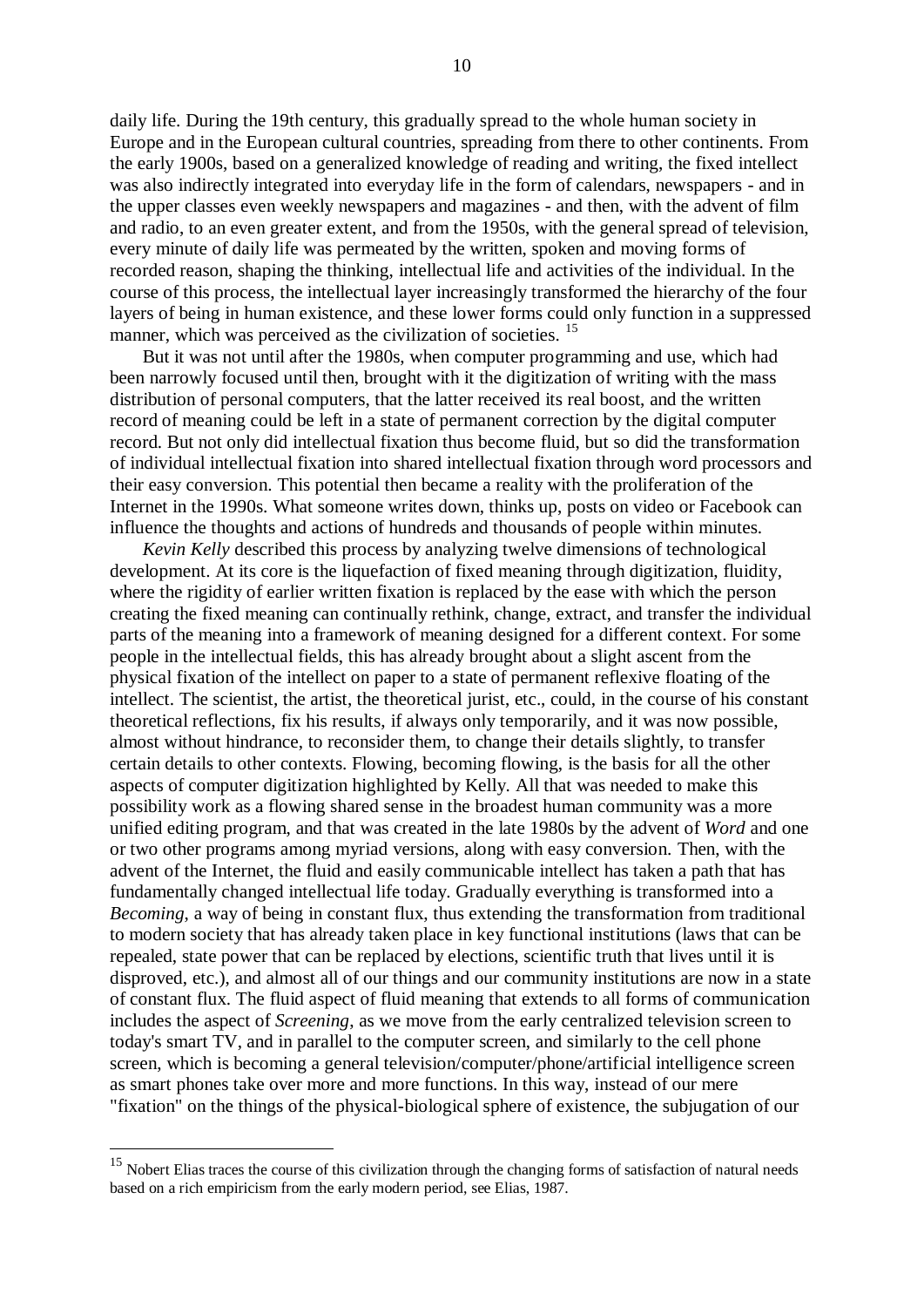entire environment to cognitive reflection has brought about its impregnation with cognitive reflection, cognition. So that *Cognifying* is the development made possible by the preceding aspects in sequence. Through interaction, the "*backward observation"* of our things that have become smart through cognition, and by observing our reactions, they begin to complement and guide our activities by giving us feedback. All of this leads to *Accessing*, a focus on access, in that the mode provided by ownership takes a back seat (Kelly, 2016).

 The newer processes highlighted by Kevin Kelly thus also reorder Hartmann's emphasis on the three modes of being (individual, objective, and objectified) of the intellectual layer of being. The individual mind is more densely and continuously connected than before to the objective intellectual content of the epoch, not only in early socialization, most of which lasts a lifetime, but also in dense daily contact, whereby it shapes itself and directly places its own intellectual contribution on the Internet, in a sense recreating the objective intellectual content of the epoch. Likewise, the objectified intellectual content is constantly and continuously available, since everything is put on the Internet and is instantly retrievable. In this way, the objective intellectual content of an epoch becomes almost indistinguishable from the intellectual content created anywhere and becomes dead, merely objectified. The strong separation of the three mental forms of existence, which Hartmann still expresses, has thus entered a state of tendential convergence, although their separation cannot be completely abolished.

#### **3.3 The direct connection of artificial intelligence with the mechanical layer of being**

If we have clarified at the outset that man is a combination of four layers of being, and that behind all his intellectual expressions there is also in some sense a psychological and biological definition of being, then we can also work out more clearly the differences between the robot with artificial intelligence and man. *Michio Kaku* writes in his book that in an interview with *Rodney Brooks*, the interviewer told him that a robot is a machine, just like a human, and that one day we will be able to build living machines just like ourselves (Kaku, 2014:263). ) In contrast, it can be said that based on Hartmann, this cannot be seriously claimed. Although the increasingly sophisticated and refined programs can not only replicate mental operations and feed them into the robot's activities, but they can also provide emotions to the robot by incorporating emotions into an algorithm or simulating physiological pain sensations in the programming. In fact, the programming can digitally imitate the psychological emotions only at the intellectual level, but since there is no actual psychological-limbic emotional level and biological-physiological existence mechanism behind it, it can only be imitated. A robot with artificial intelligence can necessarily only be a "two-layered" robot, and no matter how complex its programming and how much it can program itself to perform the reactions and physiological-biological movements characteristic of mental life, it can only be a combination of two layers of being as opposed to the four layers of being of real humans. We should not be deceived by the fact that today a real sense of sight can be created by creating an artificial retina for a blind person without a retina by inserting it into the occipital lobe as a kind of built-in camera (Kaku, 2014:264). Kaku discusses this in his book, accepting as evidence Rodney Brooks' previously criticized statement about the machine-like nature of humans and robots, and writing about the assertion of human rights of robots with built-in pain sensation and the emergence of ethical questions (Kaku, 2014: 250-252).

 In the robot, the digital reproduction of the intellectual layer of being takes place in its programming, and as this programming becomes richer and richer, it can penetrate to the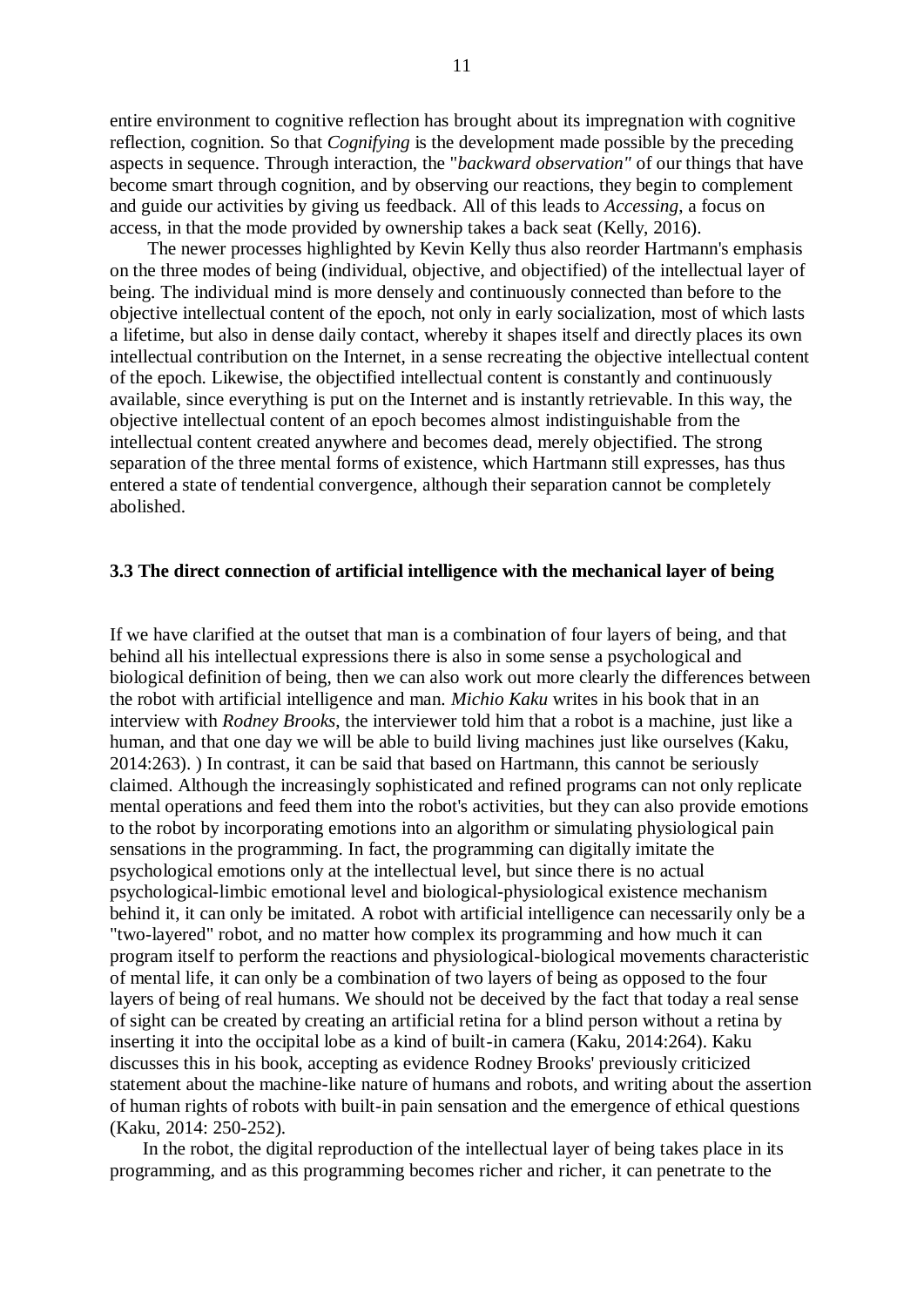lower layers of human existence. They can then map not only intellectual but also psychological and physiological reactions, incorporate the reactions into an algorithm, and link this increasingly intelligent intellectual program directly to the physical-mechanical bodies. Another manifestation is that the brain waves of invalids or otherwise immobilized injured persons are directly linked to the paralyzed parts of the body and, bypassing the damaged part of the brain but mimicking its functions, a program enters that makes the previously paralyzed person mobile again. But even without this - as we have seen with the recently deceased *Stephen Hawking* - by linking the intellectual responses of the brain waves, the paralyzed person can use the wheelchair to move or move objects in the outside world, or he can speak by converting the brain waves of his thoughts into sound in an algorithm. "Telekinesis: matter controlled by mind," Kaku writes in the title of his chapter, and this accurately reflects the reduction to two layers that has taken the place of the four-layered human being in the case of Stephen Hawking, who could live only by the very existence of the brain and mind and its direct connection to the mechanical world. (Of course, with a living brain that must be nourished and cleaned by its metabolism). But the technology thus created, in conjunction with the purely physical robotic body, could in the future contribute to the creation of an existence without a psychic and biological layers of being. An analysis of this and the emergence of self-organizing artificial intelligence can be found in the volumes by *Ray Kurzweil* and *Nick Bostrom,* to which I will only refer here (Kurzweil, 2014; Bostrom, 2015).

 It seems worthwhile to summarize the conclusions from our analyses so far regarding the relationship between the intellectual layer and the possible new layer that emerges above it. As long as the intellectual layer of being is enriched, and this enrichment occurs only through the amplifying effects of the artificial intellect tapping into our intellectual operations, it is probably not possible to speak of the creation of a new layer. Including all the tendencies described by *Kevin Kelly*, it is nothing else than the muscularization of the intellectual layer, which becomes more and more numerous with the human being, but which nevertheless plays a subordinate role for the time being. Only the intellectual layer, which is used more and more frequently and continuously and which has an increasingly transforming effect on the lower levels of human existence, can be spoken of, even if it is extended by artificial intelligence. If this is only the beginning of the process of artificial enhancement and "enrichment" of our environment, and if, as Kelly predicts, many times more will take place in the coming decades, then this is only the fourth, uppermost layer of being. We can only speak of the emergence of a new (fifth) layer of being if the forms of artificial intelligence that we have developed in our time, the algorithms, the algorithmic embeddings of brainwaves and their direct connections with mechanical bodies, can somehow become independent and function in the world without being intertwined with human intelligence. Another question is whether this will then be just the unfolding of another new layer of being, as has already happened three times on Earth in the last nearly five billion years - as an indispensable prerequisite for the refounding and maintenance of the previous ones as lower layers of being, or simply building on the lower ones - or whether this evolutionary leap will be of a different kind?

# **3.4 A new artificial layer of being or only a new beginning of evolution on the basis of the reached intellectual human layer of being?**

In the light of the books of Ray Kurzweil and Nich Bostom quoted above, there are two possible ways and forms of development for the emergence of an artificial intelligence detaching itself from the human being and organizing itself: either by a qualitatively stronger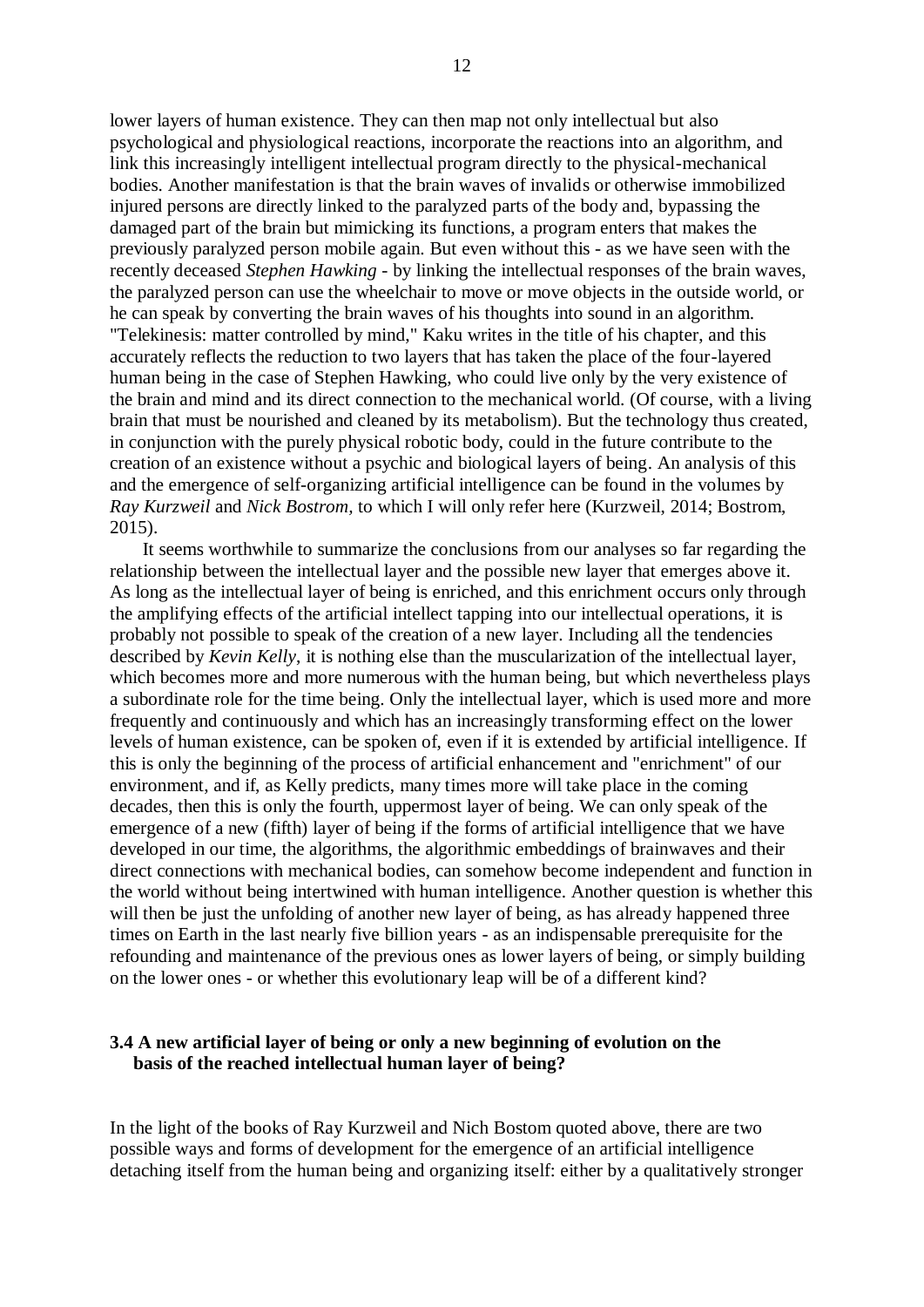form of the weak form of artificial machine intelligence existing today or by emulating the brain carrying the human mind and transferring it to a digital medium, thus breaking the boundaries of the human layers of being. Thirdly, one need only refer to the superintelligence of man with artificially enhanced intelligence, although this can only be another form of our present artificially intelligent life, which makes no evolutionary leap away from the previous four-layered human existence and only reinforces the dominance of the uppermost one.

 The existence of two forms of artificial intelligence that have escaped human control and are self-organizing must therefore be considered here in light of the preceding analyses: the strong AI and the AI that has been uploaded to a digital medium by fully emulating the mind carried by the human brain. From the foregoing, it is clear that in addition to the computerized transmission of the digitized mental layer of being parked on a server, here the linkage of changes in the world with physical bodies, possibly only for short periods of time, enables the existence of two layers of being, with the biological and psychological layers of being completely absent. Even if, in the case of a strong AI, some parts of the latter could be simulated into the program to determine decision-making possibilities, this would have no functional role but only a hindering effect, so that its elimination from programming by selflearning is almost certain. If the artificial intelligence, separated from the human being, were created by digitally uploading the entire mind, thus retaining with the entire former personality its psychological life structures - its feelings of solidarity, its value decision patterns arising from identity consciousness, etc. -, it would no longer have a functional role in the state of freedom from biological and solidarity community life. The self-consciousness of the former personality, transmitted by uploading and previously formed and functioning under the constant influence of biological instincts and existential limits, and also containing the intellectual personality structures together with the spiritual life formed from childhood by the power of dependence on family and friendships, would come upon a vacuum in relation to the lower two layers of being when entering the digitalized computer form of existence. Memories of a biological-physiological reaction would remain for a time - just as a man with an amputated leg has itchy sensations about his non-existent leg - and likewise the mental life dispositions of consciousness might have an effect, but all this would be without an actual functional role. In a world of superintelligence reduced to two layers of being, the probability of such parts of consciousness disappearing at a million-fold rate through recursive program evolution is very high in the case of emulated personalities.

 The answer to the posed question is that artificial intelligence as an evolutionary leap cannot create a new layer of being in earthly evolution and human existence, as it has done several times in the past billions of years. As long as it functions as a continuation of the intellectual layer that has grown with increasing force over the past thousand years, determining and outgrowing the lower layers - accelerated by the advent of digital intelligence, which has been in operation for nearly half a century - it represents merely an increase in the dominance of the pre-existing uppermost, fourth layer. However, when the digitalized intelligence thus created breaks away from the control of human intelligence in the manner shown, there is again an evolutionary leap - the evolutionary outcome in the lower layers of being rises above the existing layers of being - but unlike before, the new evolutionary force is no longer based on the lower layers of being. Its functioning can be described in Hartmann's concepts of layers of being in such a way that the biological life, which has risen above the physical-technical being over billions of years, and then the psycho-emotional being, which has arisen in the ever higher levels of this, provide a basis for the emergence of the intellectual layer of being on the primate level, but above all at the level of man, and the coexistence of these four layers of being has finally produced a digitized artificial intellect which can now be directly connected to physical bodies by operation through an autonomous carrier separate from man. In this evolutionary leap, the new life form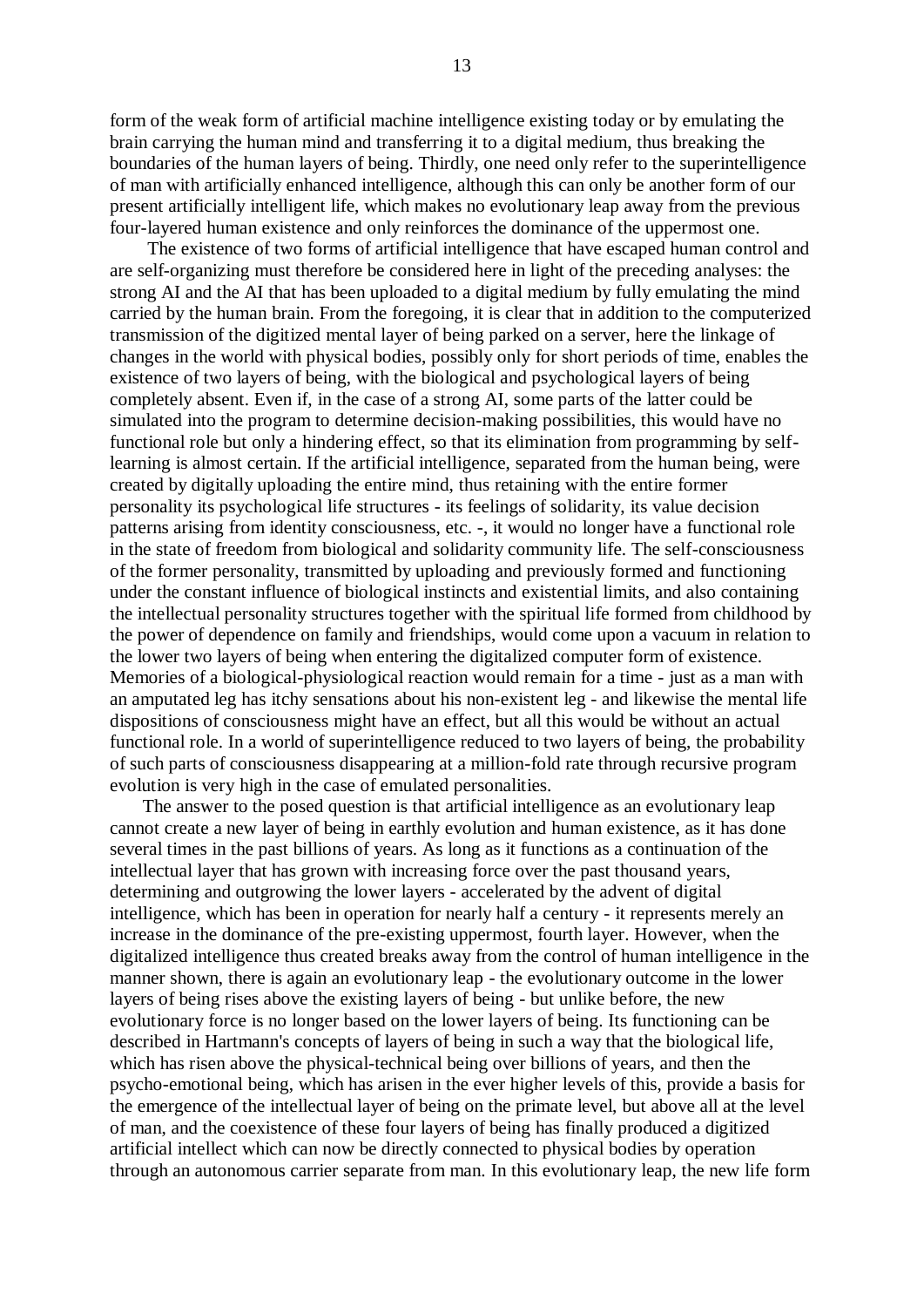would not build on the hierarchy of layers that produced it - adding a new level of hierarchy but would be directly connected only to the original base, the physical-mechanical layer. In this case one could say that the cooperating layers of the human existence "pulled out" the artificial life form from the birth - and that it could come into being only in this way - but that now, when they become independent, they are superfluous for it. *So the artificial intellectual being cannot be a new layer of being above the previous ones, but a new beginning of evolution on the initial basis under the leadership of the self-organizing intellect.*

 The source of great controversies and fears is therefore rightly, as repeatedly emphasized, for example, by Stephen Hawking or Elon Musk, the question of what will happen to human existence and the entire - superfluous - biological sphere of existence in the age of artificial intelligence, which will guide the destiny of the world. For all the justification of their fears, it is only necessary to point out that the new life form that will emerge through evolution will not need life on Earth and could develop unhindered on a number of neighboring planets, as Kurzweil has so generously explained the colonization of the cosmos by artificial intelligence (Kurzweil, 2014:433-564).

# **4. The dilemmas of social evolution in our time**

1

The dilemmas of our time, then, must be examined alongside the traditional theme of social evolution, which has emerged as a new evolutionary theme in recent decades, triggering radical changes in human societies. The question is therefore: to what extent does the civilizational space of Europe, which has risen to world leadership and domination in recent centuries, pose problems in relation to the traditional sociological-theoretical and historicalsociological evolutionary themes - or evolutionary impasses - and what is the impact of the new evolutionary opportunities and threats arising from the rapid advance of the new artificial intelligence?

 In terms of traditional trends in social evolution or modernization, we can see that the European civilization area took the lead throughout the world, first the more Western parts, then the Eastern European parts imitating and following them, and, especially in the North American parts, even extending this civilization to the wider West. This European pattern of civilization was then adopted or spread throughout the world in certain respects. In the shadow of this successful modernization, however, there was always the possibility of falling into a modernization cul-de-sac, which this civilization knew how to avoid and was able to dominate the rest of the world militarily and economically while maintaining and improving its internal conditions. However, after careful study, it seems to me that trends reminiscent of the impasse of evolutionary modernization have emerged in the world of European and Western civilization more broadly in recent decades.<sup>16</sup>

 The most obvious is the demographic collapse resulting from the gradual abolition of the role of women as mothers, extending equality between people beyond necessary biological differences, starting in the second half of the 19th century, and if this continues, this civilization will be on the verge of extinction around the year 2150, overaged and without descendants. The other evolutionary impasse is the fatal erosion of communal identities, which, like the first, also began since the second half of the 20th century. The main reason for

<sup>&</sup>lt;sup>16</sup> See Béla Pokol, Political Reform and Modernization. Modernization and Political Reform in Europe. Béla Pokol: A critique of the theoretical abolition of public morality. Kairosz Kiadó, 2010; Béla Pokol. Untergang von Europa. Schenk Verlag , 2013; Béla Pokol: Juristocracy. Trends and Versions. Századvég Edition. Budapest, 2021.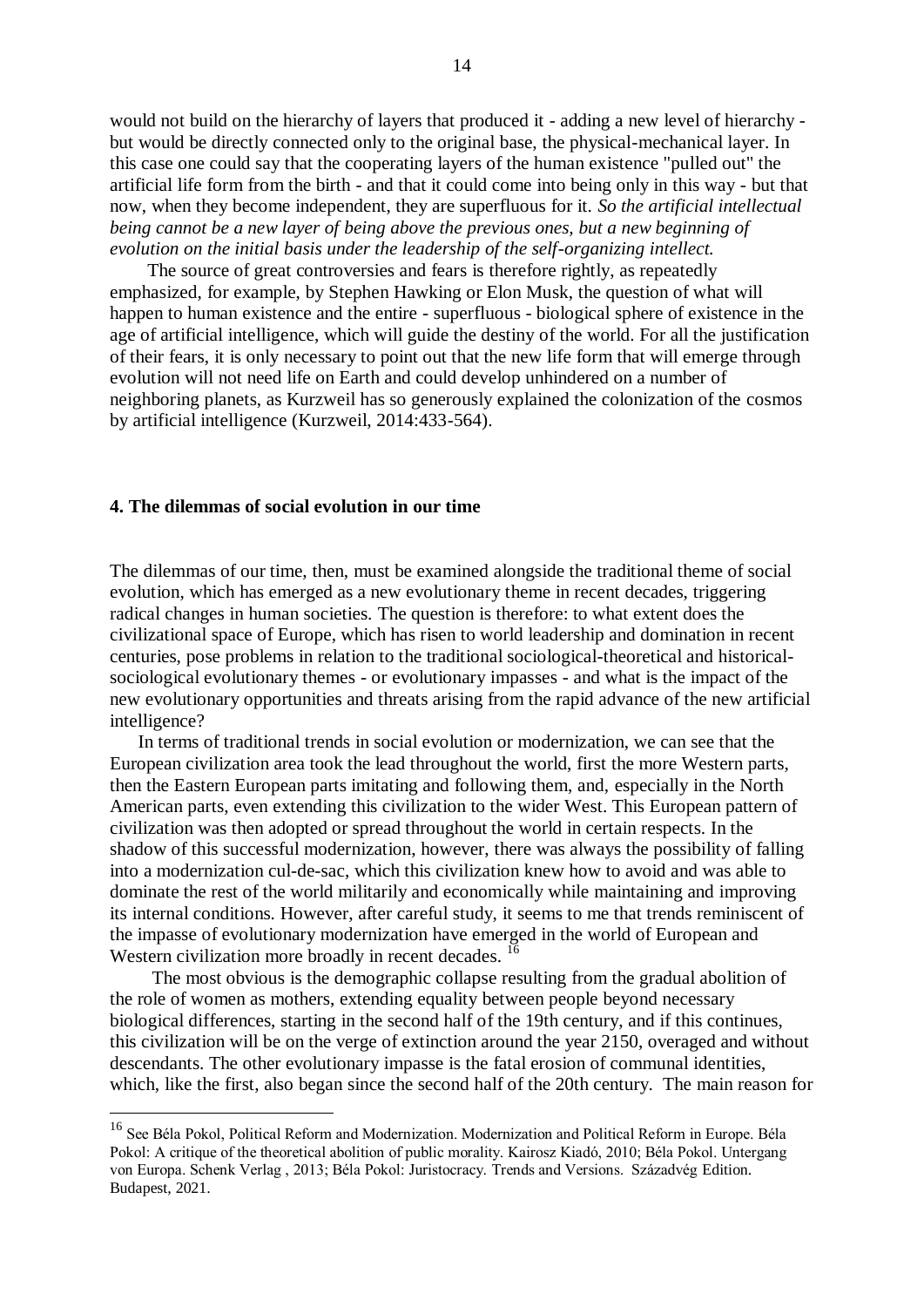this was that the victorious powers after World War II attributed the outbreak of World War II to an excessive sense of nationalism. In this way, it began to view societies held together by national identities as dangerous. As a consequence, one of the main efforts in Europe since the 1950s has been to undermine and stigmatize national identities. However, since the Christian identity that had been effective for centuries before had largely disappeared by that time, no overarching community identity remained in the countries of the European civilization area. At the end of the nineteenth century, Kantian moral theory took hold in intellectual circles, from which community morality was judged to be an inferior custom, and in this way the widespread and coherent conception of morality in the Western world was gradually eroded. Attempts were then made to disseminate, through the mass media, a *critical morality* that had emerged in narrow moral philosophical circles and was actually accepted in the intellectual strata of society. However, sociological studies of morality show that mass dissemination has not succeeded even after many decades.  $17$  Thus, the erosion of public morality has largely taken place, but the creation of a new public morality has failed to materialize, which, together with the disintegration of communal identities, has resulted in the European civilizational space, with many hundreds of millions of people, sinking into an atomized chaos held together only by legal rules and administrative organization, which is insufficient without a moral and identity foundation.

 However, this is not the end of the problems that can be thought through in the traditional theoretical framework of social evolution. For it is in this condition that the European civilizational space, demographically and morally fractured and lacking communal identities, has been confronted with Islamic societies since the 1980s for the second time in its history, after the victory over the Turkish-Islamic masses in 1400-1600. The Turkish and Arab masses, imported by the hundreds of thousands for menial labor in Europe in the 1960s, and the Islamic masses, also imported by the millions from the former colonies, have been living in several Western European countries for decades. But the Islamic masses, who have remained demographically fertile and unbrokenly united by the Islamic faith, have swelled to nearly 30 million in Western Europe in the last fifty years and have become a majority in some neighborhoods of some major Western cities and have withdrawn from the broader European norms of civilization and now organize their lives in parallel societies. But their numbers mean that in some areas of Paris, London, Berlin, Malmö, etc., they already make up the majority of children in schools. So European civilization, which is collapsing demographically and morally and has no common beliefs, is forced to live in this state with the ever swelling Islamic masses who number in the millions and have a firm Islamic identity and belief.

 This state of affairs can thus be classified as a civilization that is in a social evolutionary impasse, with the complete Islamization of European civilization being the most likely development after two or three generations. This has been recognized in European intellectual circles for a number of years, and it would still be technically possible, on the basis of a unified European political decision, to separate the radical currents of Islam (e.g., Salafists, Wahhabis) from the other, more peaceful Islamic currents and to carry out a mass expulsion of these, e.g., by creating an enclave for them in the northern parts of Africa, and to force those who remain here to adopt European civilizational norms through harsh integration programs. However, given the observed social, moral and identity weakening, this is illusory for European civilization. The ostensible reason for rejection - if it could be seriously considered - would be the "human rights" prohibition, but the real reason is the total moral

 $17$  See the results of Lawrence Kohlberg's empirical sociological research on morality in Ibolya Szilágyi Váriné: What You Should Know About Lawrence Kohlberg: Kohlberg's contribution to moral psychology. In ibid. (Eds.). Scientia Humana. Budapest 1994. pp. 11-41.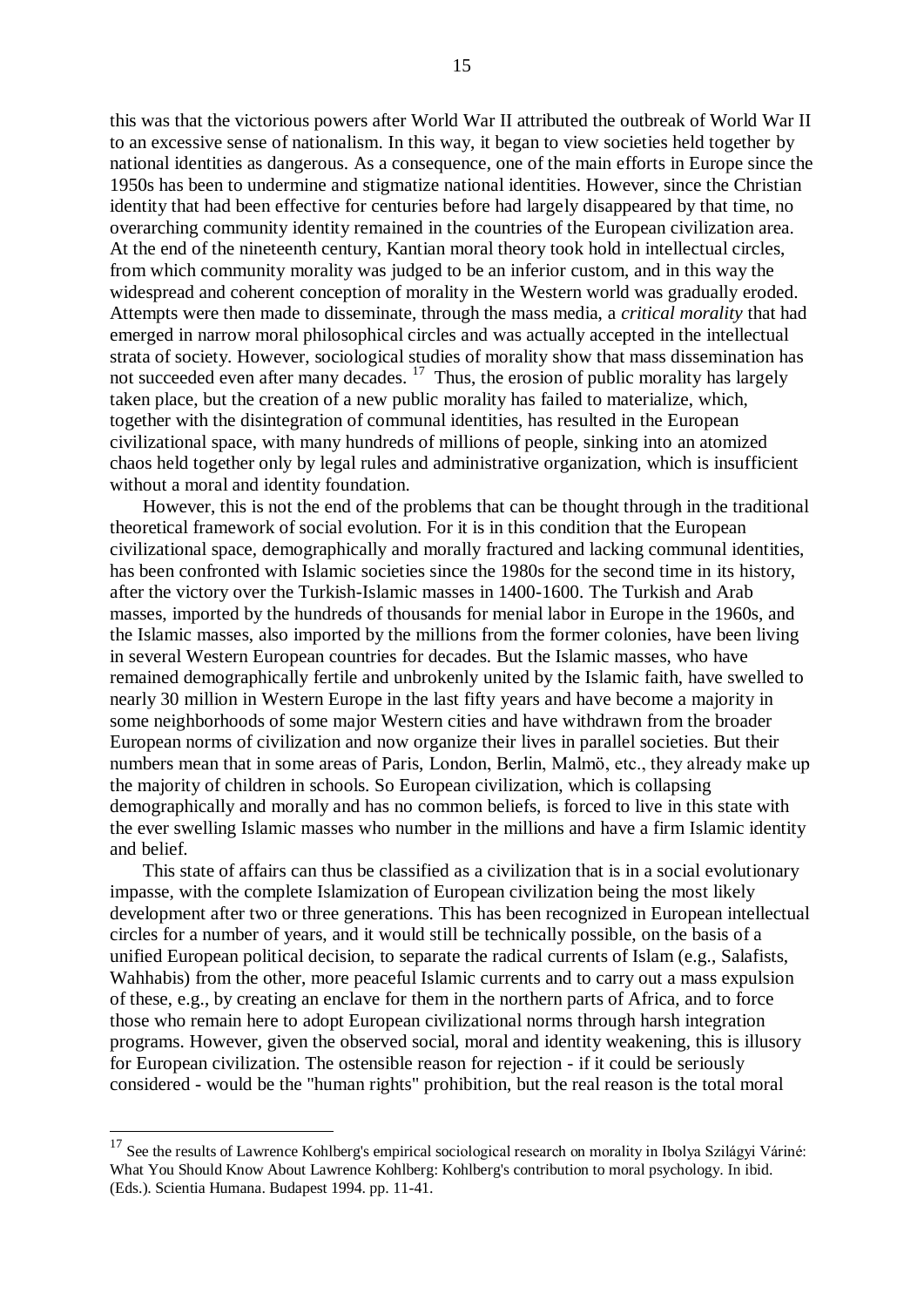debilitation of Europe, which is almost tantamount to an acceptance of collective suicide because of this high degree of lack of self-defense reflex.

 As for the question of social evolution in the context of the unfolding of the new artificial intelligence, it should be noted that European civilization was able to achieve this precisely because the intellectual struggles of the Enlightenment and the subsequent political struggles of the French Revolution ruthlessly abolished the earlier forms of communal control over individualism and declared equality, even in relation to biological differences, to be obligatory. The excessive demands for individualism and equality have thus led to the demographic collapse described above and to the rejection of communal identities and public morality to this day - in other words, to the evolutionary impasse pointed out. On the other hand, it also released free creative energies of individuals and created the possibility and then the practice of constant renewal and breaking of old forms instead of tradition. It thus created the greatest technological power in the world and, in principle, the technical basis for effectively dominating the world even today, which ultimately led to the explosive power of artificial intelligence blowing up all previous evolution. The modernization-evolutionary impasse and at the same time the evolutionary progress, which is orders of magnitude higher, are thus two sides of the same process, and in the present both are acting simultaneously and will do so especially in the coming decades.

 What will this look like in the everyday life of European societies and cities when, on the one hand, the rise of Islam in the major cities of the West will trigger the civil war phenomena we know today, but, on the other hand, the penetration of artificial intelligence into everyday life - at least for large parts of the elites - could lead to a life almost completely dominated by robots and algorithms? One immediate consequence, the harbingers of which we are already feeling today, is that artificial intelligence algorithms and robots will create mass technical unemployment by taking over more and more jobs. What once brought the unskilled Muslim masses to Europe sixty years ago is now done entirely by robots and algorithm-driven machines. Only with a high level of IT education will it be possible for both the European tribal population and the immigrant Islamic masses to increasingly share in the remaining jobs. However, because they live in non-integrated parallel societies that are extremely hostile to the former, they cannot grow up with the language skills necessary to participate in high levels of education, and the total isolation of most of them from inclusive European culture keeps them in a rudimentary state. They have already left their homeland, but have not been able to integrate here. All of this drives their pre-existing civilizational hostility with Christian European societies to terrorist organizations and daily civil wars in many cases. If we are to predict the future and the conditions of everyday life in Europe that will result in some twenty to thirty years from these impasses of social evolution, it is very likely that the daily life of the masses in the major cities of our Western European cities will be marked by daily civil warlike confrontations with the followers of radical Islamic movements as a result of the rise of Islam, while those who control the jobs provided by artificial intelligence and the constant improvers of artificial intelligence will live their daily lives in enclaves of seclusion and safety, protected from mass-level civil wars.

#### **5. Epilogue**

These are the most likely, moderately bleak social development prospects for us here in Europe and in the broader Western civilizational space, as I assess them. But there is also, what is less likely, a more optimistic and a much more pessimistic evolutionary outlook with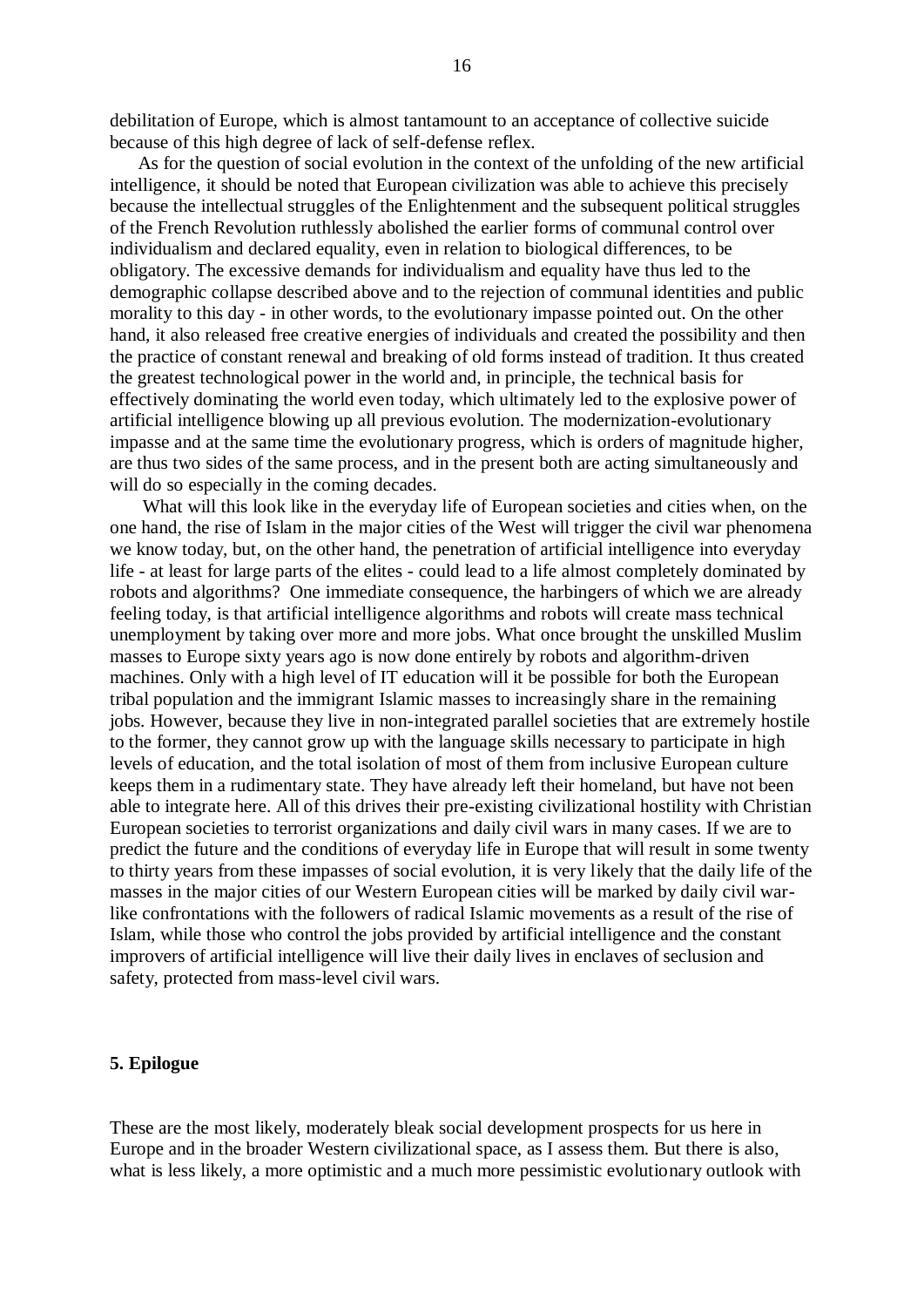the tumultuous developments of emerging artificial intelligence. There could be a shift in the optimistic direction with chips in the brain if today's technological problems are solved, and Elon Musk, for example, who is investing billions in this direction, has predicted breakthroughs in five or six years in interviews based on his intimate knowledge of laboratory results, and he has generally fulfilled his technological predictions so far. If these are massive, the lower classes of people who cannot be included in the information society for intelligence reasons, as well as the African, Latin American, and Asian masses, might even come closer to harmonious coexistence at a more unified intelligence level by adopting common civilizational standards. But perhaps in this way the seemingly irreconcilable coexistence of Islam and Western civilization can be secured after all.

 However, there are also development scenarios that go in the negative direction, and one of them is that of *Yuval Harrari*. Looking at the likelihood of mass technological unemployment becoming permanent, he concludes that, thanks to robots and algorithms, the few percent of the elite who dominate the globe will be able to get by without the labor of the masses for the first time in history. Thus, for the first time in history, the majority of society, while also able to be provided for at an elementary level by robots and algorithms, will live without work that they are simply not yet capable of doing, but also will not be able to do any useful activity in an artificial intelligence society run by a global elite. In his view, the vast majority will become useless and dependent, while a very small elite, genetically enhanced and superhumanized by brain interfaces, will become a distinct species of humans, dominating artificial intelligence and becoming the new *Homo deus* over the useless mass of *Homo sapiens*: "(...) the individual human will remain indispensable and indecipherable, but he will form a small, privileged elite of evolved humans. These superhumans will have unprecedented abilities and creativity and will continue to make most of the most important decisions in the world. (...) Most humans, however, will not be upgraded and consequently will form a lower caste dominated by both computer algorithms and new superhumans." (Harari 2017:298). In elaborating this idea, he does not shy away from suggesting that for the first time in history, the "human god" elite will deem the useless mass of mere sapiens to be completely superfluous, thus depriving them of the resources they need to provide for the superhumans: "As algorithms take the place of human soldiers and workers, at least some members of the elite may conclude that it makes no sense to provide upscale or even basic health care for the mass of useless poor, but that it would be more profitable to focus instead on developing a handful of superhumans who are above par. " (Harari 2017:300). In other words, "Unlike in the 20th century, when it was in the interest of elites to solve the problems of the poor because they desperately needed them militarily and economically, in the 21st century the most effective (if rather cruel) strategy might be to unhitch the useless third-class wagons and let only the first class continue" (Harari 2017:301).

 Honest reflection is good because it allows one to think about the possibilities of avoidance before the horrible possibilities that actually arise are realized. Harari's proposal is thus also a way of bringing into even more honest focus the fact that, throughout history to date, the respective ruling elites have had a fundamental interest in ensuring the existence of the masses who provide them with the resources to do so. Thus, if under conditions of total technological unemployment, two or three percent of the "superhumans" who continue to be advanced are reduced to a state of mere dependence and useless existence, the total "elimination" of these people is also a likely development. The horror of a permanent nuclear threat that could wipe out all of humanity still exists today, and setting in motion the thousand times more efficient destruction machinery of artificial intelligence (or "removing obstacles that stand in the way of that setting in motion") may become a permanent option if the narrow elite can survive it with a safe cover. The possibility raised by Harari of dividing humanity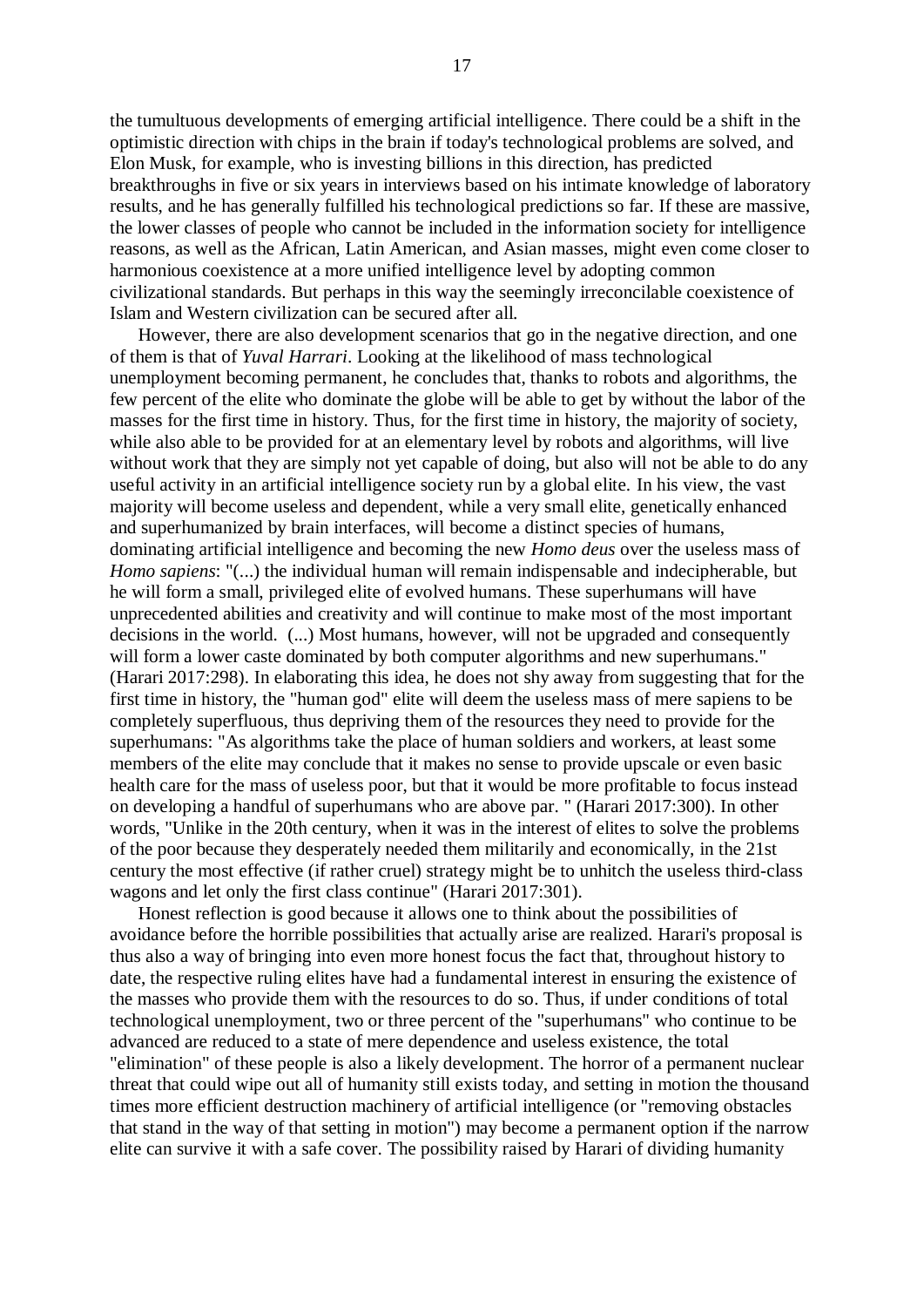into "human gods" on the one hand and useless masses on the other thus also makes the disappearance of all humanity beyond the super-elite a degree of probability.

 In addition to Harari's horror scenario, there is also an evolutionary version that assumes the transformation of today's artificial intelligence into a superintelligence and sees an evolutionary development of the spiritual stratum created on Earth by an artificial intelligence (AI) that has become autonomous and freed from its biological body and that will dominate the entire cosmos within the next hundred years. That's Ray Kurzweil, the head of research at Google.

 Brain augmentation will occur around 2030, Kurzweil believes. The most important application for nanorobots will be to augment our minds by merging our biological and nonbiological intelligence. Our current brain has a relatively unchanged structure. Although we add patterns to the connections between neurons and the concentration of neurotransmitters as a natural part of the learning process, the full capacity of the human brain today is severely limited. Brain implants based on massively distributed nanorobots can greatly expand our memory and immeasurably improve all of our sensory, pattern recognition, and cognitive abilities.

 As we move toward a non-biological existence, the ability to make copies of ourselves (and store the patterns that underlie our knowledge, skills, and personality) will proliferate, and we will be able to eliminate most known causes of death. The brain upload scenario, and thus direct brain transfer, will involve scanning the human brain (probably from the inside), recording all the important details, and reproducing the brain state in a different - presumably more efficient - computer form. This will be a feasible process that will most likely be implemented by the late 2030s. The moment our human hardware breaks down, the software of our lives - our personal "minds" - will also be swept away. However, when we have the means (along with the rest of our nervous system, our internal systems, and other structures in our memory files) to store and retrieve the trillions of bytes of information expressed in patterns called brain patterns, this will no longer be the case. The lifespan of our thought file will then no longer depend on the viability of individual pieces of hardware (e.g., the survival of the biological body and brain). Software-enabled humans will eventually be far beyond the limits of today's humans. Copying our thoughts to another medium raises a number of philosophical questions, such as whether I am really me or someone else who has just succeeded in usurping all my thoughts and knowledge. Since time immemorial, our mental software has been inextricably linked to our biological hardware in order to survive. Our ability to store and reformat all the details of our information processing would truly separate the two aspects of our mortality.

 How quickly can we extend our intelligence beyond the solar system?" asks Kurzweil. As we've already seen, non-biological intelligence on Earth will be several billion times more advanced than biological intelligence by the end of this century, so it won't make sense to send flesh-and-blood humans on a similar mission. It's not just a matter of biological humans sending robotic probes to replace themselves. Human civilization may have become unbiological in every way by then. It would be enough if the probes were self-replicating nanobots. They could be launched in swarms of trillions of years, and then these "seeds" could take root in other planetary systems and propagate and replicate themselves by finding the right materials - carbon and other necessary elements. Once settled, the nanorobot colonies could acquire the additional information they need to optimize their intelligence by mere information transfer, which is only a transfer of energy, not matter, and can be done at the speed of light.

 Kurzweil also believes that the realization of the eternalization of individual consciousness is possible. In the second half of the 2020s, we will have completed the unfolding of the human brain to create non-biological systems with emotional intelligence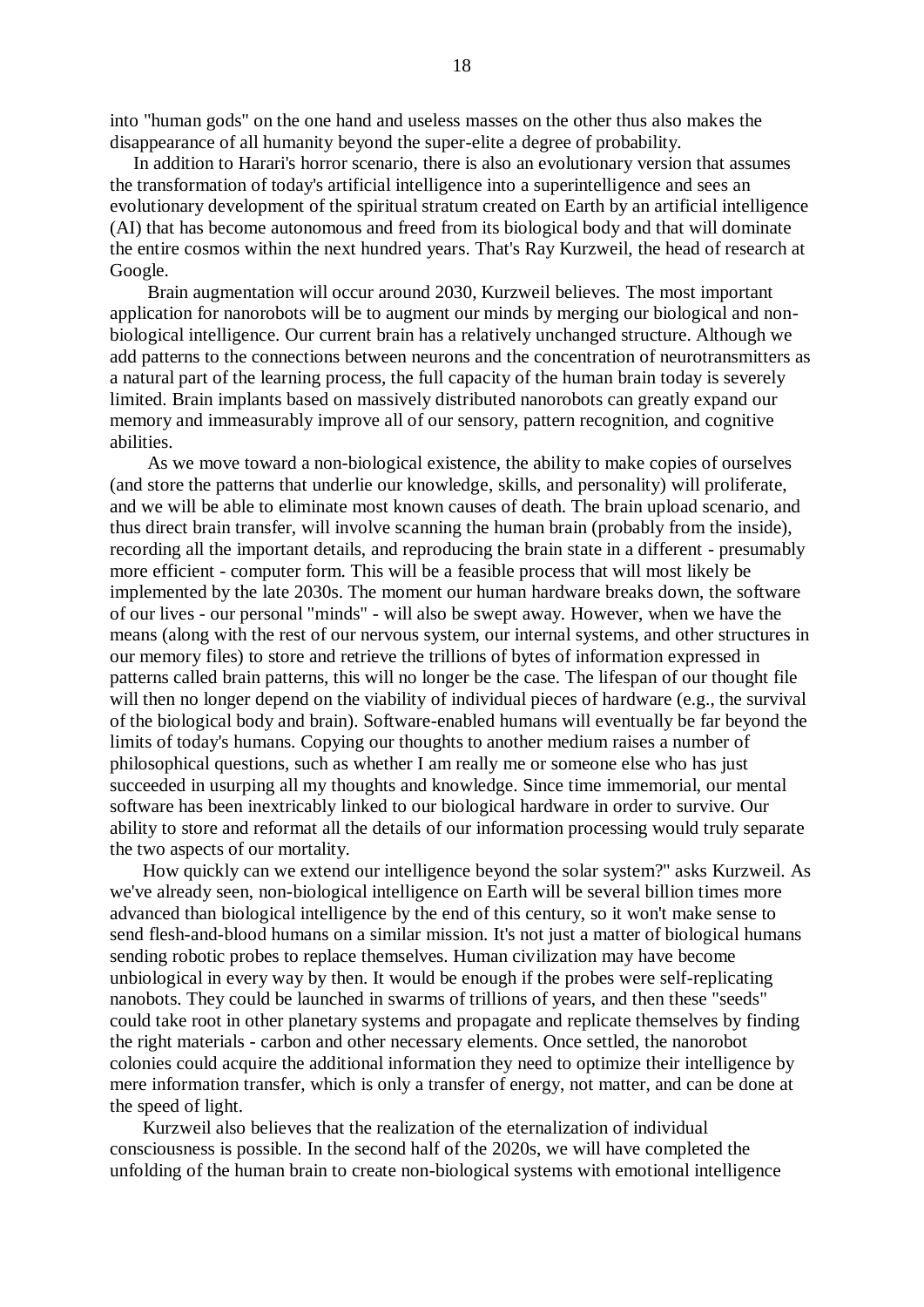that match or exceed the complexity and sophistication of humans. In another scenario, we could upload the patterns of an existing human into a suitable non-biological thinking substrate. A third, and perhaps most interesting, scenario envisions humans gradually but eventually evolving from biological beings to non-biological beings. This has already begun with the advent of neural implants that remove disabilities and diseases. Then nanorobots will be injected into the bloodstream, initially developed for medical purposes and to combat aging. Later, more sophisticated nanorobots will emerge to interact with our biological neurons and enhance our senses, creating vitulis reality in the nervous system, assisting our memory and performing other routine cognitive tasks. At this point, we will become cyborgs, and starting from this stepping stone built into our nervous system, the non-biological part of our intelligence will develop our capabilities exponentially. Moreover, these non-biological beings will be able to convince other humans (biological, non-biological or intermediate life forms) that they have consciousness. There is another issue related to consciousness: our own identity. Who am I? We know that most of our cells renew themselves within a few weeks, and even our neurons, which have been separate cells for a relatively long time, replace all their components every month. So I consist of a completely different matter than I did a month ago, and only the plan of matter arrangement is permanent. Although the pattern of the copy would be the same as mine, it would be difficult to claim that the copy was me, since I would still exist at the same time.

#### \*\*\*\*\*\*\*\*\*\*\*\*\*\*\*\*\*\*\*\*\*\*\*\*\*\*\*\*\*\*\*\*\*\*\*\*\*\*\*\*\*\*\*\*\*\*\*\*\*\*\*\*\*\*\*\*\*

For my part, I stick with the moderately gloomy perspective of social evolution described above as the most likely scenario, and I continue to trust the less likely, more positive vision of brain chip-enhanced humanity. But I do not rule out Harari's gloomy prognosis, while Kurzweil's vision has not yet been adequately substantiated, but is likely.

### **References**

- Bostrom, Nick (2015): Szuperintelligencia. (*Superintelligence*) Ad Astra Kiadó. Budapest.
- Elias, Norbert: (1987): A civilizáció folyamata, Gondolat, Budapest, 1987.
- Kaku, Michio (2014): Az elme jövője. Hogyan próbálja tudomány megismerni, feljavítani és többre képessé tenni az agyat. (*The Future of Mind*) Akkord Kiadó, Budapest.
- Carneiro, Robert L.(1981): Herbert Spencer as an Anthropologist. The Journal of Libertarian Studies. (Vol 5.) 1981 153-210.
- Harari, Noah Yuval (2015): Sapiens. Animus Kiadó. Budapest.
- Harari, Noah Yuval (2017): Homo Deus. Animus Kiadó. Budapest.
- Hartmann, Nicolai (1962): Das Problem des geistigen Seins. Untersuchungen
	- zur Grudlegung der Geschichtsphilosophie und der Geisteswissenschaften,
		- 3. unveränderte Auflage, Walter de Gruyter, Berlin, 1962.
- Kelly, Kevin (2016): The Inevitable. The 12 Technological Forces that Shape Our Future. Kindle e-book.
- Kiss László (2015): A fejlődés- és evolúcós elméletek néhány "tudományos" képviselője a hosszú 19. században. Acta Agriensis Sectio Historiae. 2015. XLIII. 133-159. p.
- Kurzweil, Ray (2014): A szingularitás küszöbén. Amikor az emberiség meghaladja a biológiát. *(The Singularity*